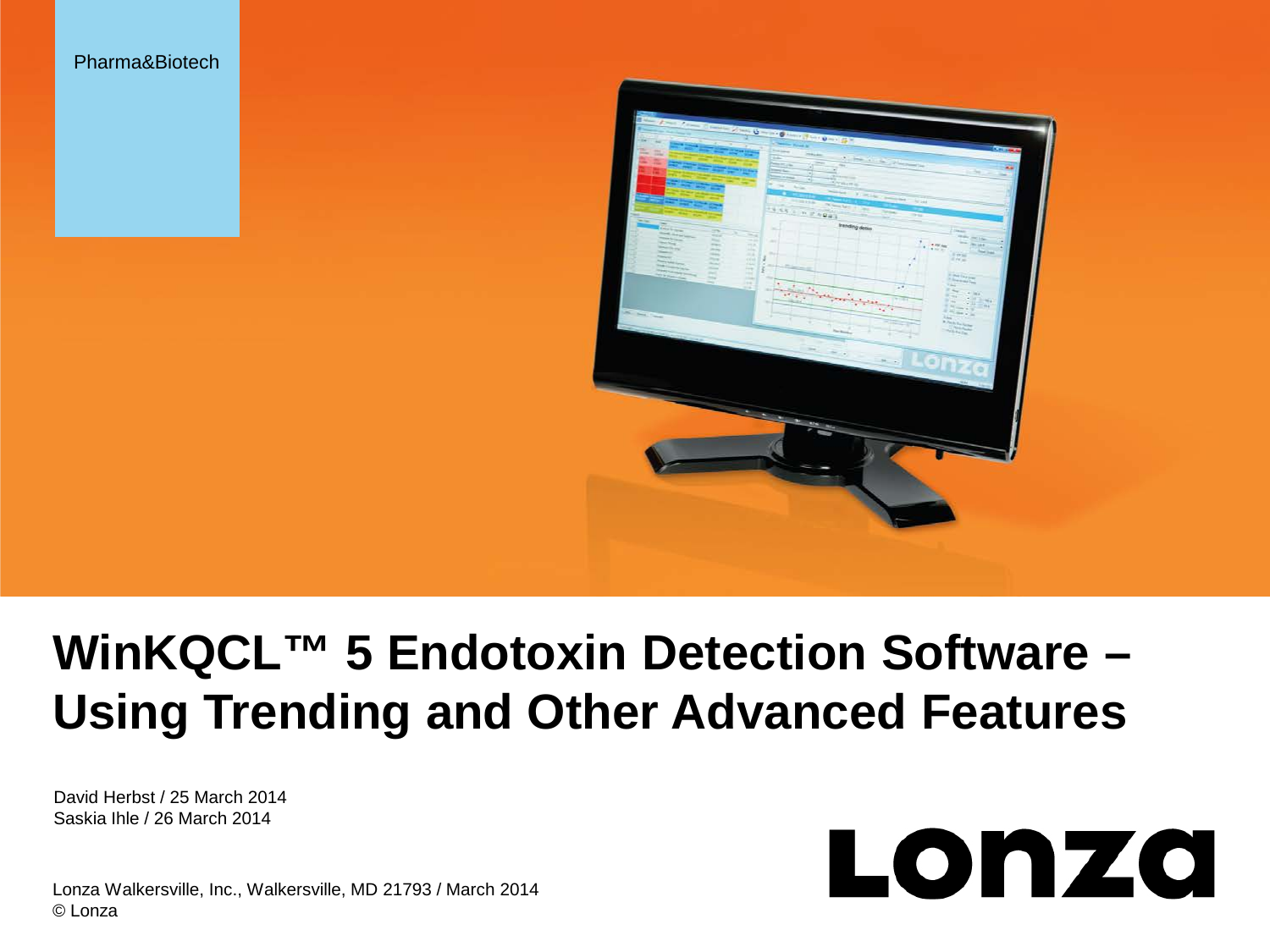#### Lonzó

# **60-Minute Agenda**

- Part 1: Money-saving and Time-saving features
- **Part 2: New security features that ensure compliance to 21 CFR** Part 11 and internal security policies
- **Part 3: How to effectively use the trending feature to support** OOS/OOT investigations
- Questions and Answers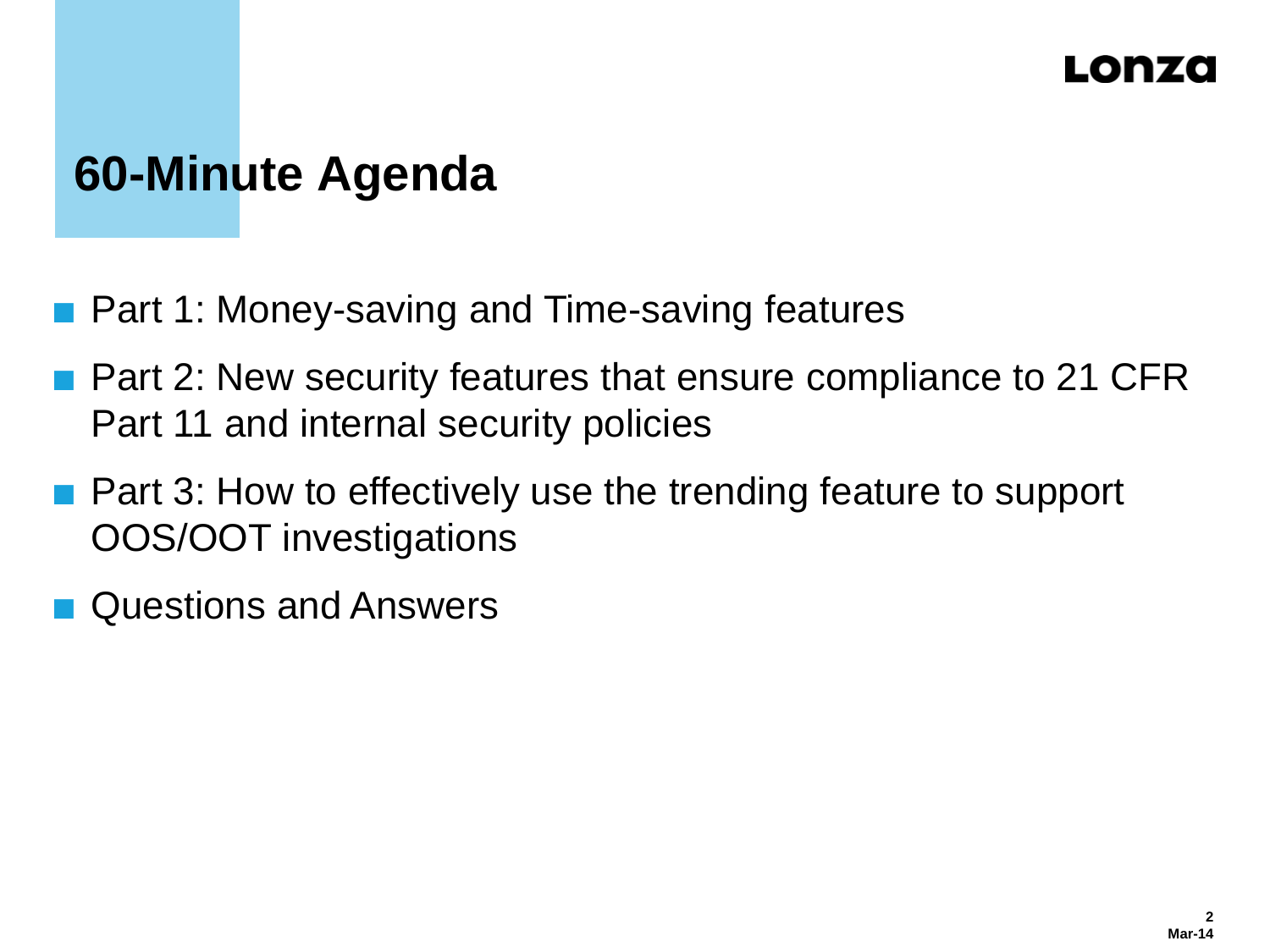### LONZO

# **Agenda**

#### ■ Part 1: Money-saving and Time-saving features

- Part 2: New security features which ensure compliance to 21 CFR Part 11 and internal security policies
- Part 3: How to effectively use the trending feature to support OOS/OOT investigations
- **n** Questions and Answers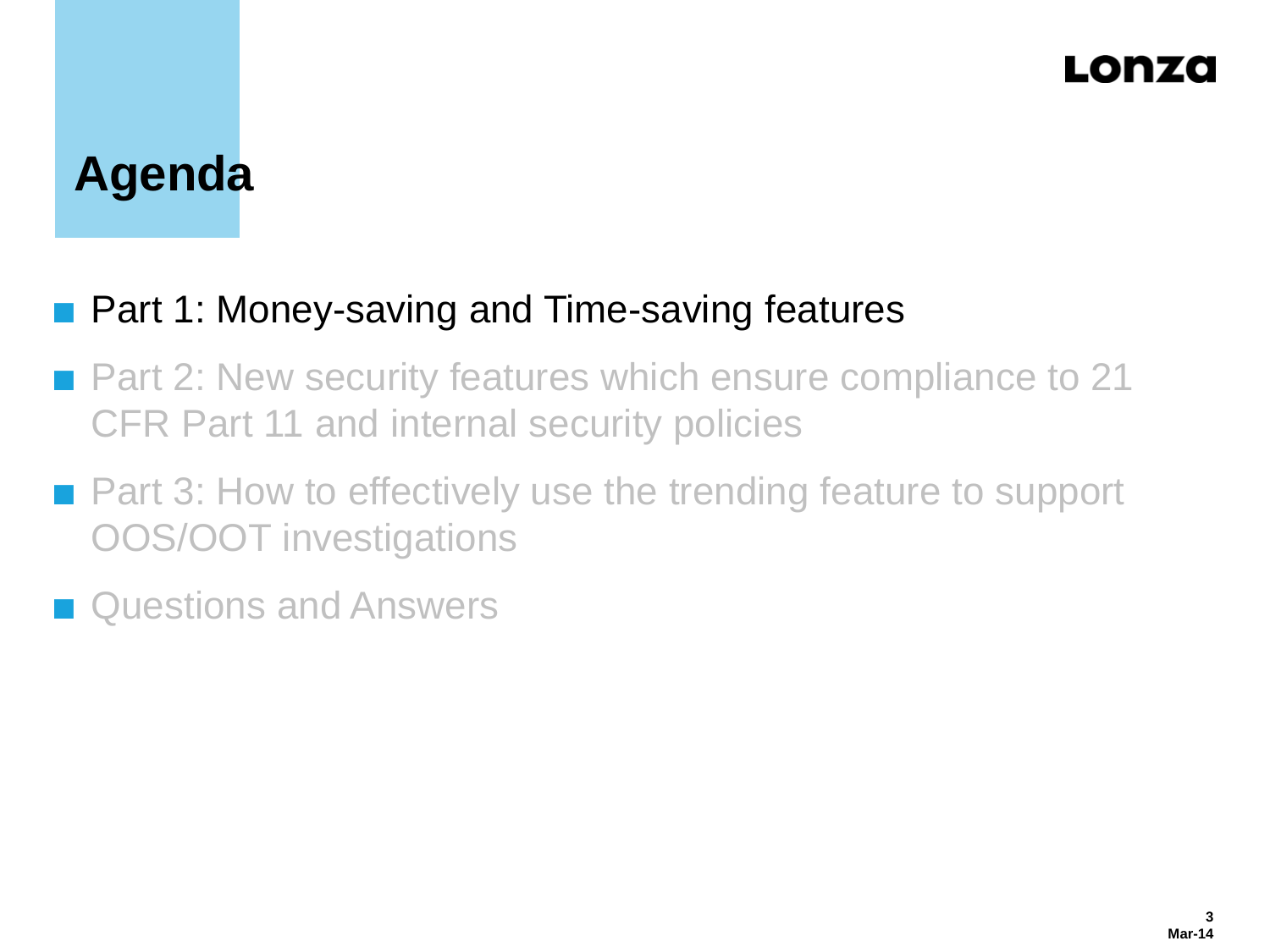#### I TO RIZAO

# **Part 1: Money and Time-Saving Ideas**

- "The most expensive tests are the retests"
- Use WinKQCL<sup>™</sup> Software to work smarter
- Reduce deviations and retests
- Features that save time and money:
	- Prevent retests where you have split pair/split replicate events
	- How to keep spot contamination from invalidating your standard curve
	- Barcode scanning and other data automation features to reduce manual entry errors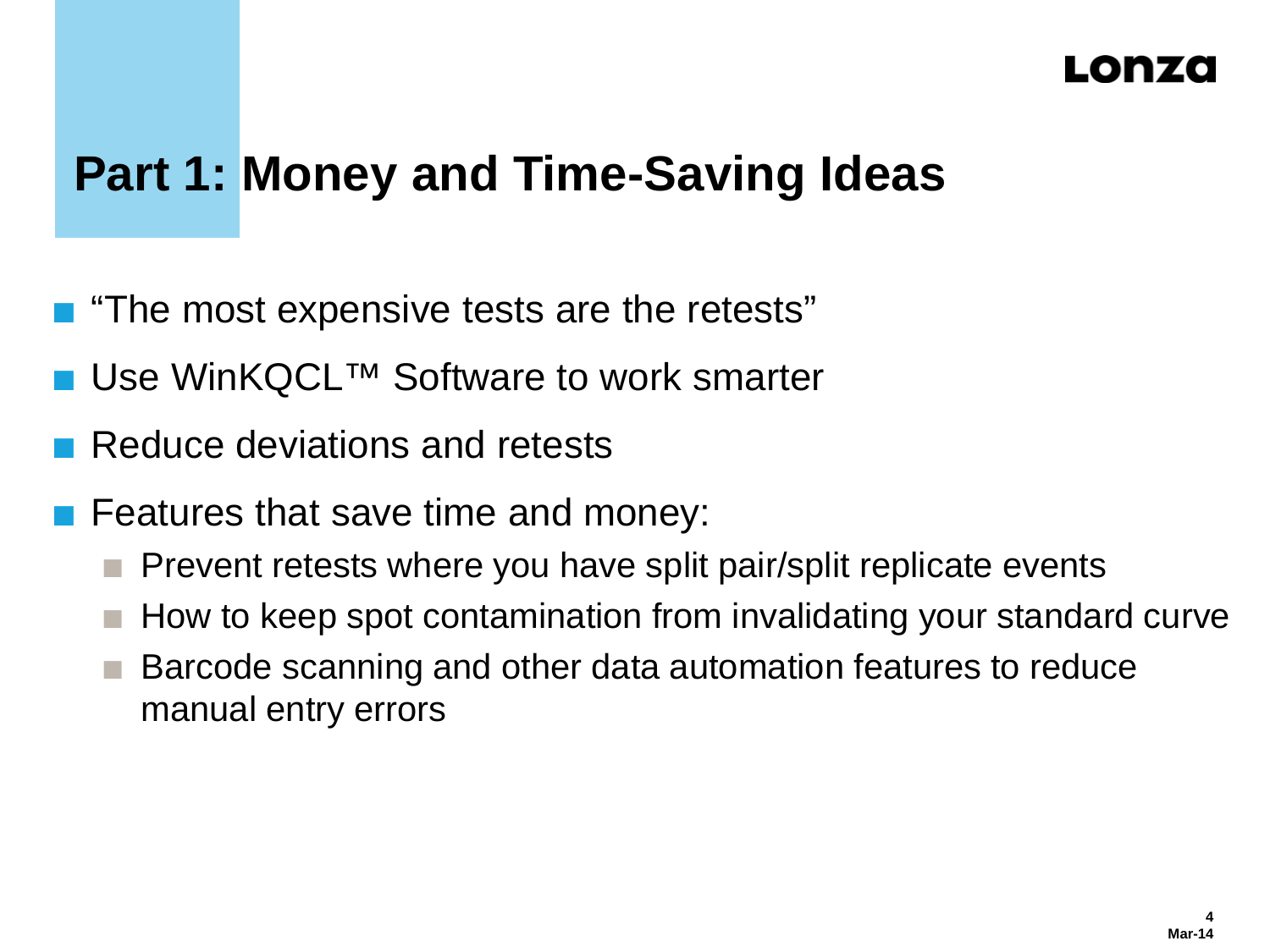# **Split Replicate Detection**

- Problem:
	- A split pair or a split replicate is a case where one replicate reacts and one does not, resulting in a reaction time for one replicate and not the other
	- For duplicates this will result in an undefined %CV
	- Most companies will retest
- Solution:
	- Lonza's Kinetic SmartStop™ Feature
	- Demo video next slide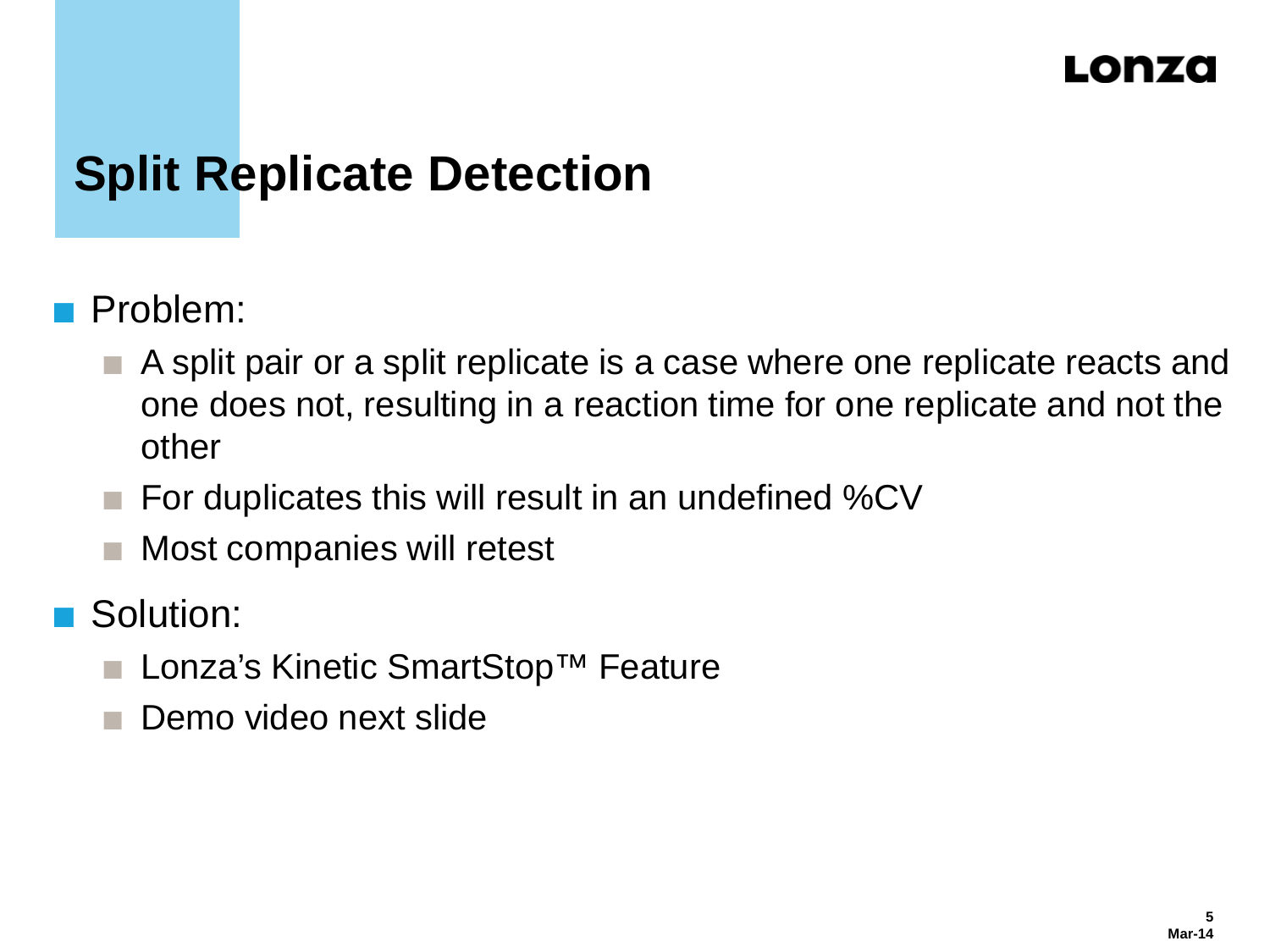# **Spot Contamination**

#### Problem:

- When individual blanks, standards, or product replicates become contaminated, they cause a %CV failure or cause the blank and low standard to overlap.
- In the case of invalid standard curves, the entire plate must be retested.
- In the case of an invalid sample, the sample and PPC must be retested.

#### Solution:

 WinKQCL™ version 5 Software allows one to setup extra negative controls, standards, increase replicates, and/or mask hot wells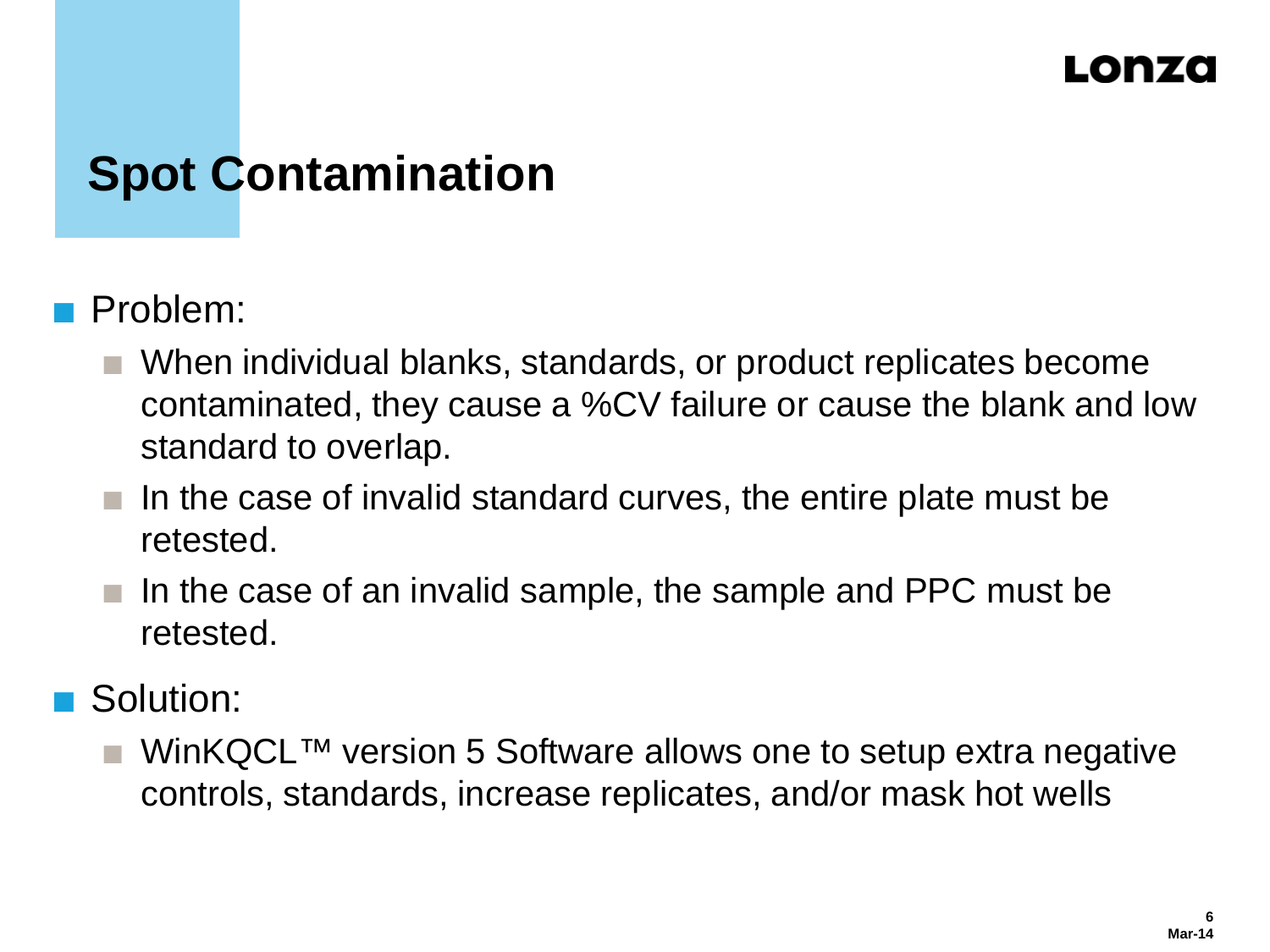# **Spot Contamination – Template Options**

|              | Template Manager -<br>$\begin{array}{c c c c c} \hline \multicolumn{3}{c }{\mathbf{C}} & \multicolumn{3}{c }{\mathbf{C}} & \multicolumn{3}{c }{\mathbf{X}} \\\hline \multicolumn{3}{c }{\mathbf{C}} & \multicolumn{3}{c }{\mathbf{C}} & \multicolumn{3}{c }{\mathbf{S}} & \multicolumn{3}{c }{\mathbf{X}} \\\hline \multicolumn{3}{c }{\mathbf{C}} & \multicolumn{3}{c }{\mathbf{C}} & \multicolumn{3}{c }{\mathbf{S}} & \multicolumn{3}{c }{\mathbf{S}} \\\hline \multicolumn{3$ |                           |   |   |   |   |                                                                                                                                |   |   |    |    |    |                                                                    |                 |                                      |                                    |
|--------------|-----------------------------------------------------------------------------------------------------------------------------------------------------------------------------------------------------------------------------------------------------------------------------------------------------------------------------------------------------------------------------------------------------------------------------------------------------------------------------------|---------------------------|---|---|---|---|--------------------------------------------------------------------------------------------------------------------------------|---|---|----|----|----|--------------------------------------------------------------------|-----------------|--------------------------------------|------------------------------------|
|              |                                                                                                                                                                                                                                                                                                                                                                                                                                                                                   | 2                         | 3 | 4 | 5 | 6 | 7                                                                                                                              | 8 | 9 | 10 | 11 | 12 | Setup                                                              | Standards       | Lot / Exp   Accessories   Parameters |                                    |
|              | A BLNK                                                                                                                                                                                                                                                                                                                                                                                                                                                                            | <b>BLNK</b>               |   |   |   |   | S1 Vacc S1 Vacc S9 WFI S9 WFI S17 WF S17 WF S25 WF S25 WF<br>LOT121 LOT121 Loop 11 Loop 11 Loop 21 Loop 21 Loop 21 Loop 21     |   |   |    |    |    | <b>BLNK</b>                                                        | 0               | Number of standards                  | $5\frac{4}{3}$                     |
|              | <b>B</b> BLNK                                                                                                                                                                                                                                                                                                                                                                                                                                                                     | <b>BLNK</b>               |   |   |   |   | S2+ Vai S2+ Vai S10+ W S10+ W S18+ W S18+ W S26+ W S26+ W<br>LOT121 LOT121 Loop 1   Loop 1   Loop 2   Loop 2   Loop 2   Loop 2 |   |   |    |    |    | <b>BLNK</b><br>STD <sub>1</sub>                                    | 0<br>0.0100     | <b>Units</b>                         | EU                                 |
|              | $C$ STD1                                                                                                                                                                                                                                                                                                                                                                                                                                                                          | STD <sub>1</sub>          |   |   |   |   | 53 Vacc 53 Vacc 511 WF 511 WF 519 WF 519 WF<br>0.0100 0.0100 LOT121 LOT121 Loop 11 Loop 11 Loop 21 Loop 21                     |   |   |    |    |    | STD <sub>1</sub><br>STD <sub>2</sub>                               | 0.0100<br>0.100 | V Enable separate Standards layout   |                                    |
|              | l D I STD 1                                                                                                                                                                                                                                                                                                                                                                                                                                                                       | STD <sub>1</sub>          |   |   |   |   | S4+ Vail S4+ Vail S12+ W S12+ W S20+ W S20+ W<br>0.0100 0.0100 LOT121 LOT121 Loop 11 Loop 11 Loop 21 Loop 21                   |   |   |    |    |    | STD <sub>3</sub><br>ST <sub>D</sub> 4                              | 1.00<br>10.0    | Replicates<br>Replicate Direction    | $2 \frac{A}{r}$<br>Horizontal<br>▼ |
| F            | STD <sub>2</sub><br>0.100                                                                                                                                                                                                                                                                                                                                                                                                                                                         | STD <sub>2</sub><br>0.100 |   |   |   |   | S5 Vacc S5 Vacc S13 WF S13 WF S21 WF S21 WF<br>LOT121 LOT121 Loop 11 Loop 11 Loop 21 Loop 21                                   |   |   |    |    |    | STD <sub>5</sub><br>Preset Curve                                   | 100             | Sample Fill Direction                | Vertical                           |
| F            | STD <sub>3</sub><br>1.00                                                                                                                                                                                                                                                                                                                                                                                                                                                          | STD <sub>3</sub><br>1.00  |   |   |   |   | S6+ Vail S6+ Vail S14+ W S14+ W S22+ W S22+ W<br>LOT121 LOT121 Loop 11 Loop 11 Loop 21 Loop 21                                 |   |   |    |    |    | My Standard Curve                                                  |                 | Save                                 | <b>Delete</b>                      |
| $\mathsf{G}$ | STD4<br>10.0                                                                                                                                                                                                                                                                                                                                                                                                                                                                      | STD4<br>10.0              |   |   |   |   | S7 Devi S7 Devi S15 WF S15 WF S23 WF S23 WF<br>LOT125 LOT125 Loop 21 Loop 21 Loop 21 Loop 21                                   |   |   |    |    |    | <b>Stored Curve</b><br>Stored curve query not performed.<br>Search |                 |                                      |                                    |
| H            | TD <sub>5</sub><br>00                                                                                                                                                                                                                                                                                                                                                                                                                                                             | STD5<br>100               |   |   |   |   | l S8+ Del S8+ Del S16+ W S16+ W S24+ W S24+ W<br>LOT125 LOT125 Loop 21 Loop 21 Loop 21 Loop 21                                 |   |   |    |    |    |                                                                    |                 |                                      | Use                                |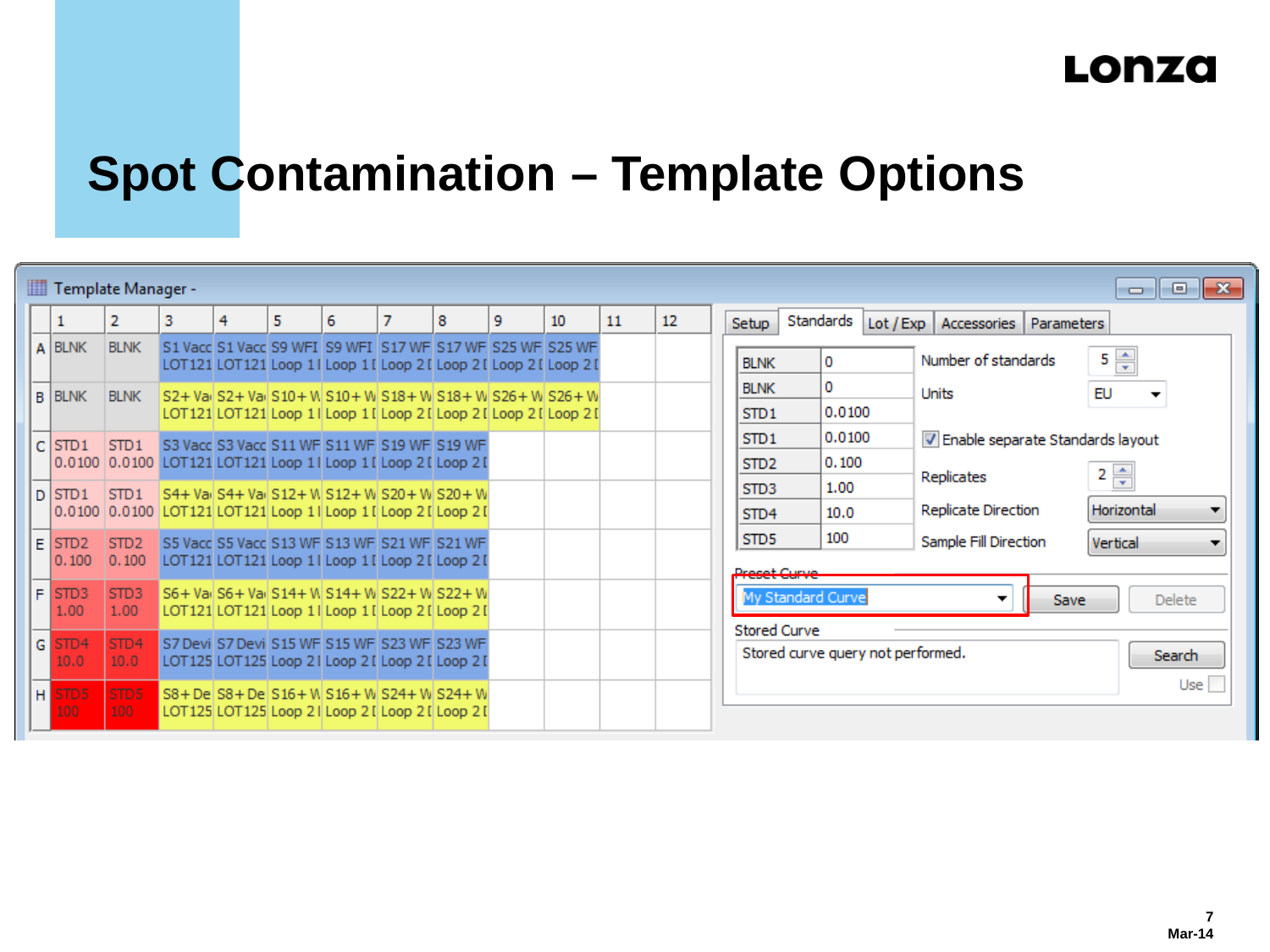# **Spot Contamination – Data Analysis**

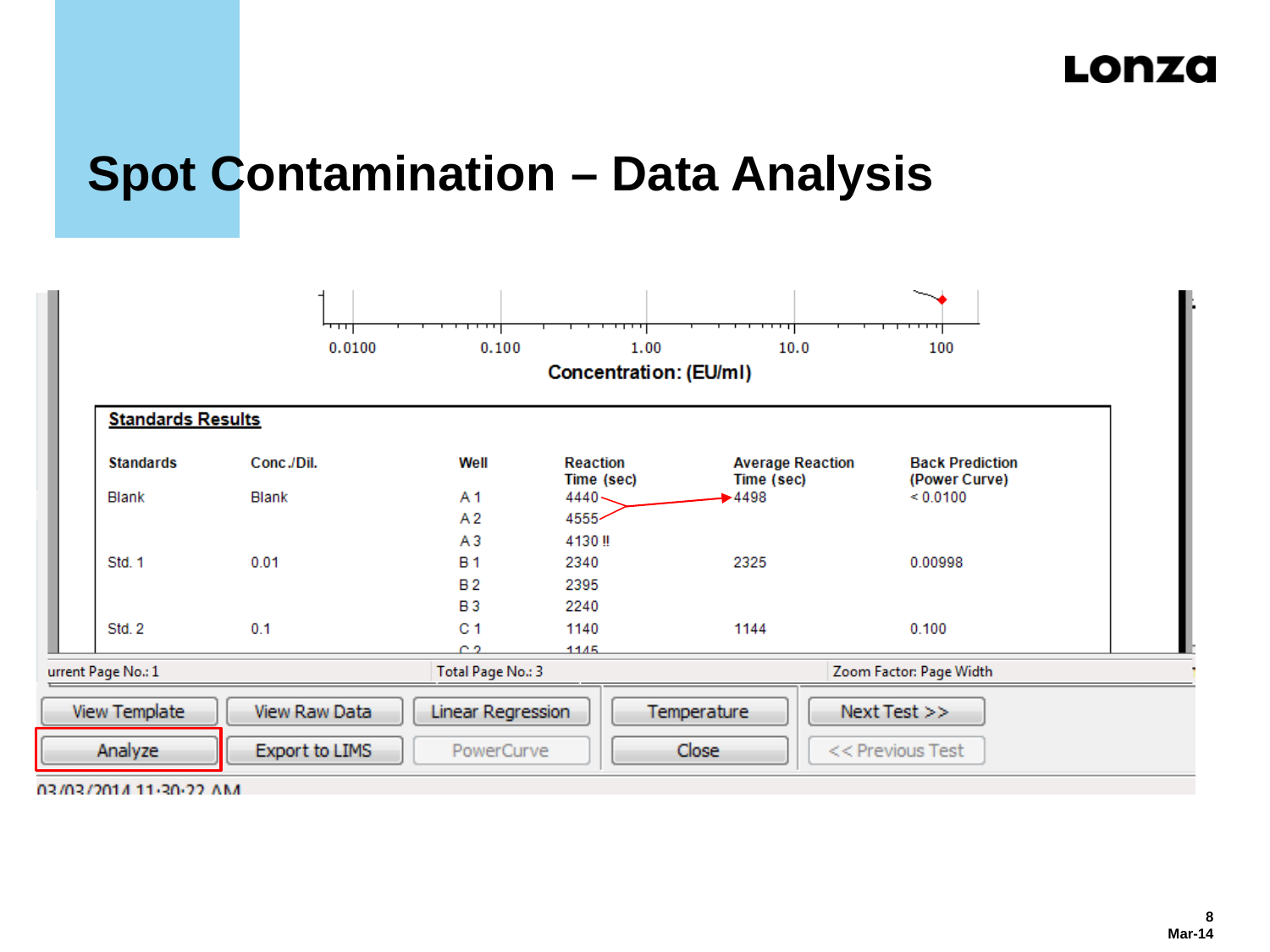# **Barcode Scanning/Data Import**

#### **Problem:**

- **Labels are difficult to read**
- **Manual data entry is error prone**

#### Solutions:

- Scan in data via a handheld barcode scanner (Lonza P/N: 25-507)
- $\blacksquare$  New data import feature
- Lonza's PyroTec<sup>™</sup> Solution allows automatic import of sample barcodes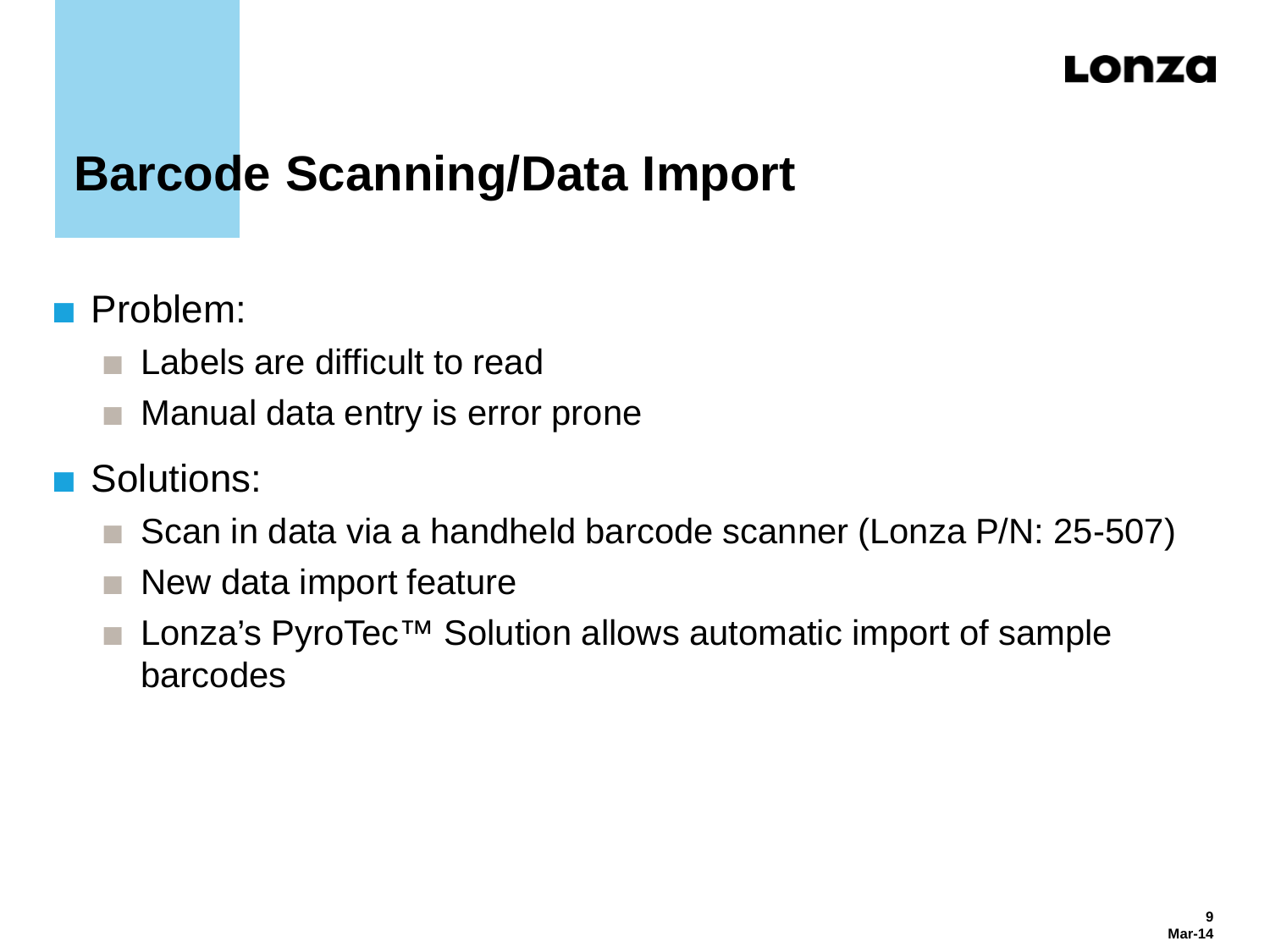# **Barcode Scanning**

Starting with version 4.0.3, the WinKQCL™ Software supports scanning reagent data directly into the template using the 2D barcode printed on our vials

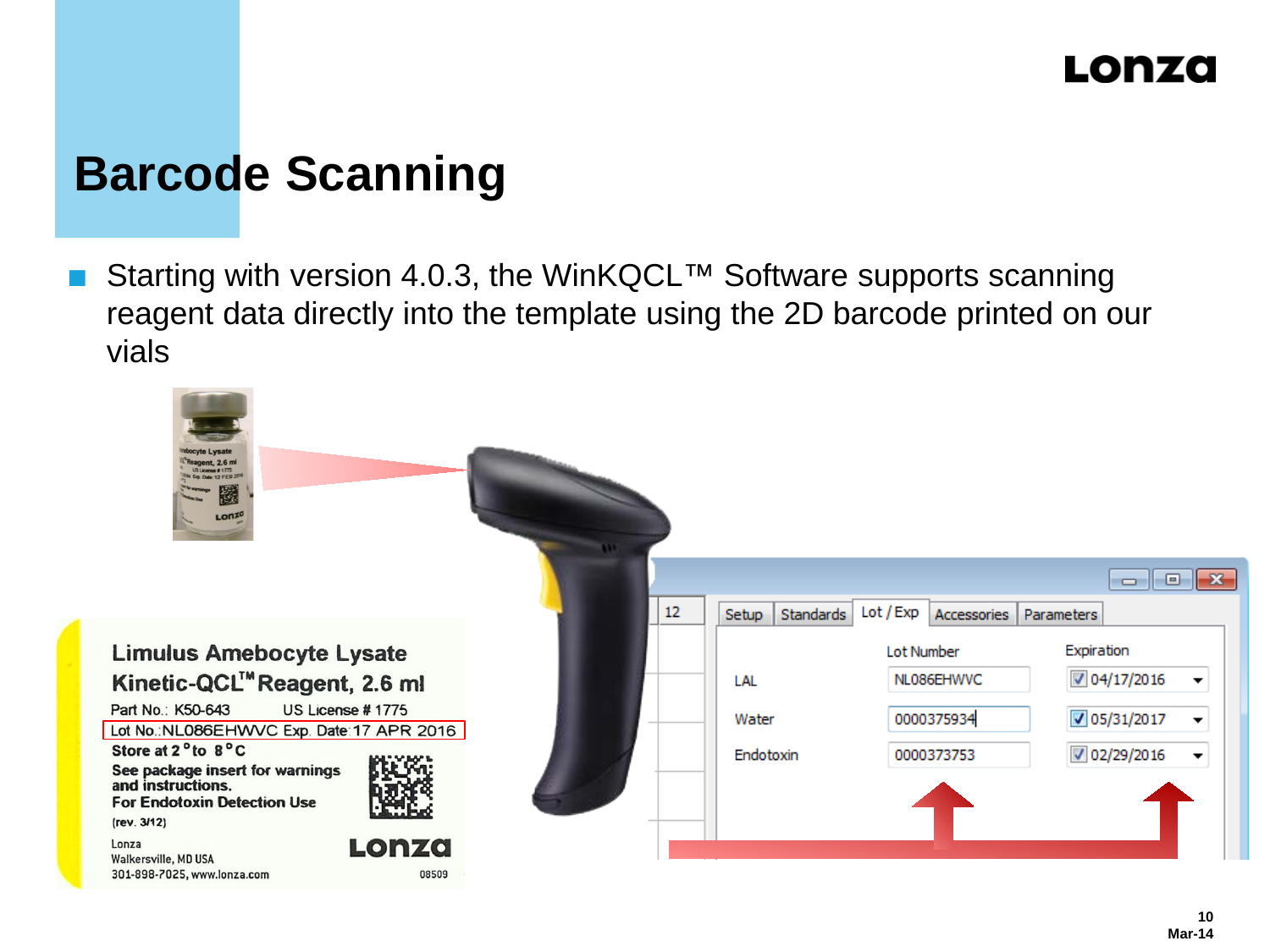# **Barcode Scanning**

WinKQCL™ Software supports quickly filling product lists with lot numbers and/or tracking IDs using our SpeedFill™ Feature

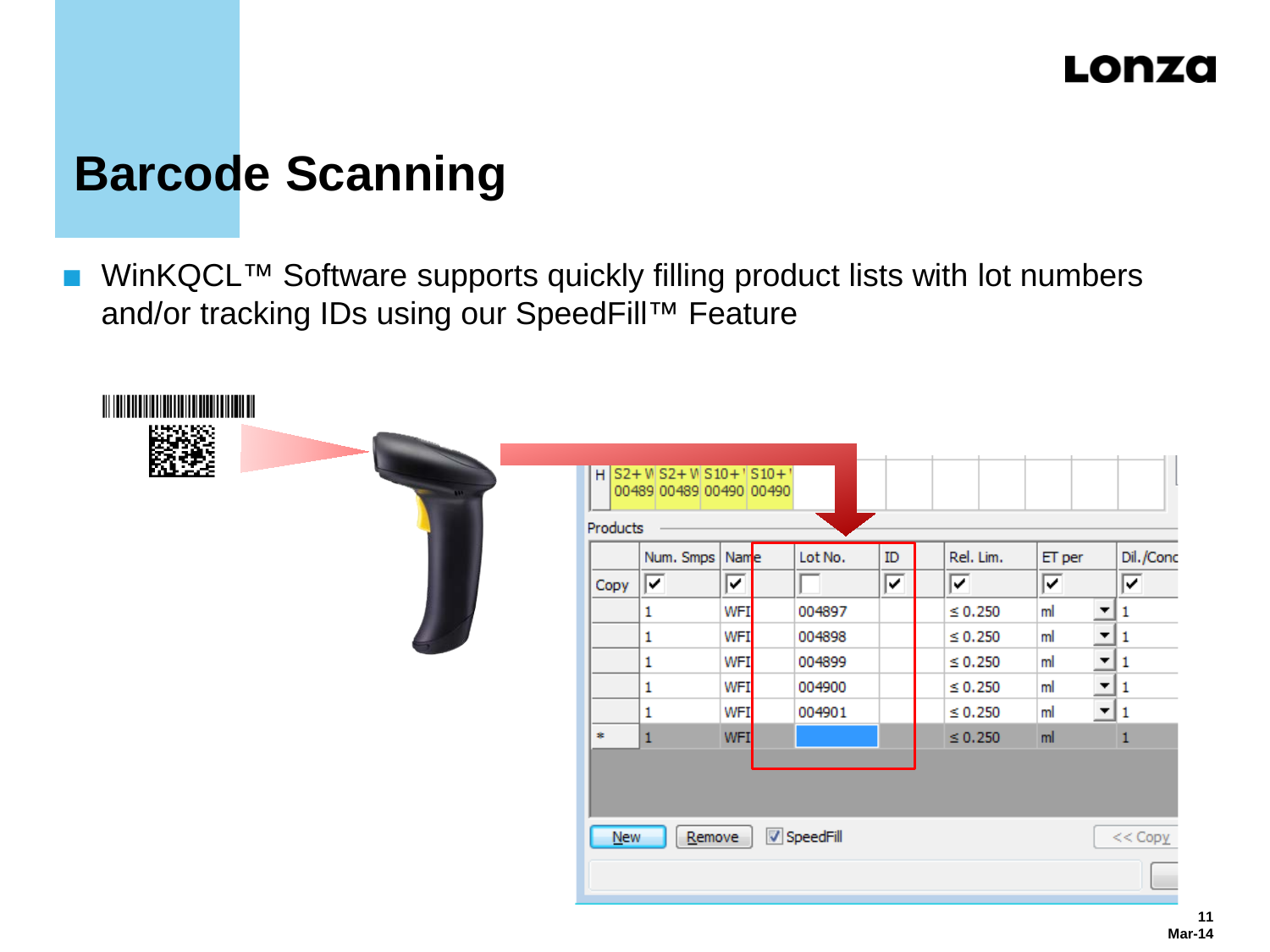# **Data Import**

- WinKQCL™ Software now supports bi-directional interfaces with 3<sup>rd</sup> party sample tracking systems
- These 3rd party systems include Lonza's MODA™ Environmental Monitoring system, commercially available LIMS, LIS and custom-made sample tracking systems
- WinKQCL™ Software will automatically import sample testing worklists and display this information in the template manager.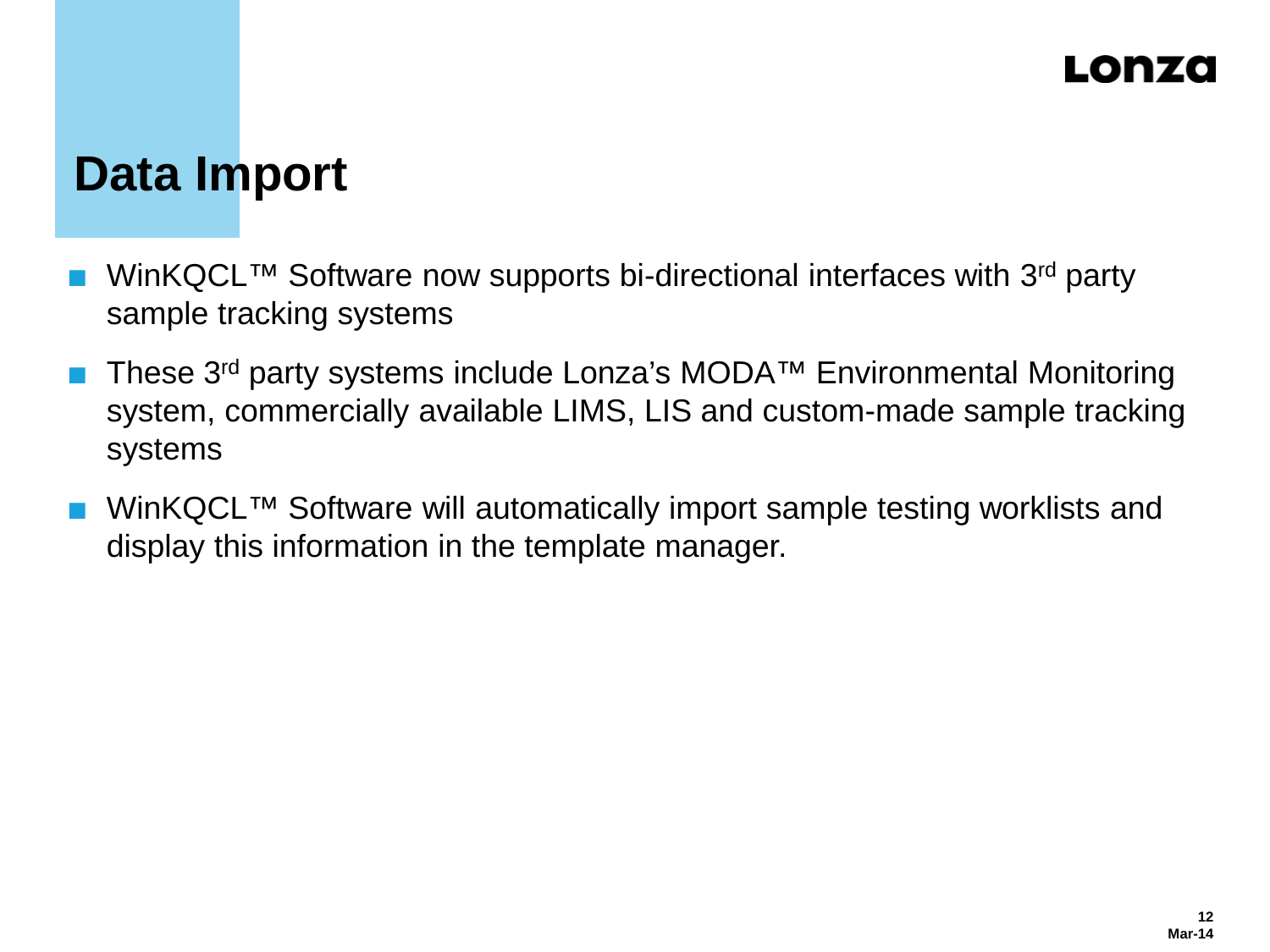# **PyroTec™ Robot Barcode Scanning**

- WinKQCL™ Software is also fully integrated with Tecan's EVOware® Software
- Lonza's PyroTec<sup>™</sup> Solution can be integrated to automatically import barcode information from the sample tubes using the built-in scanner

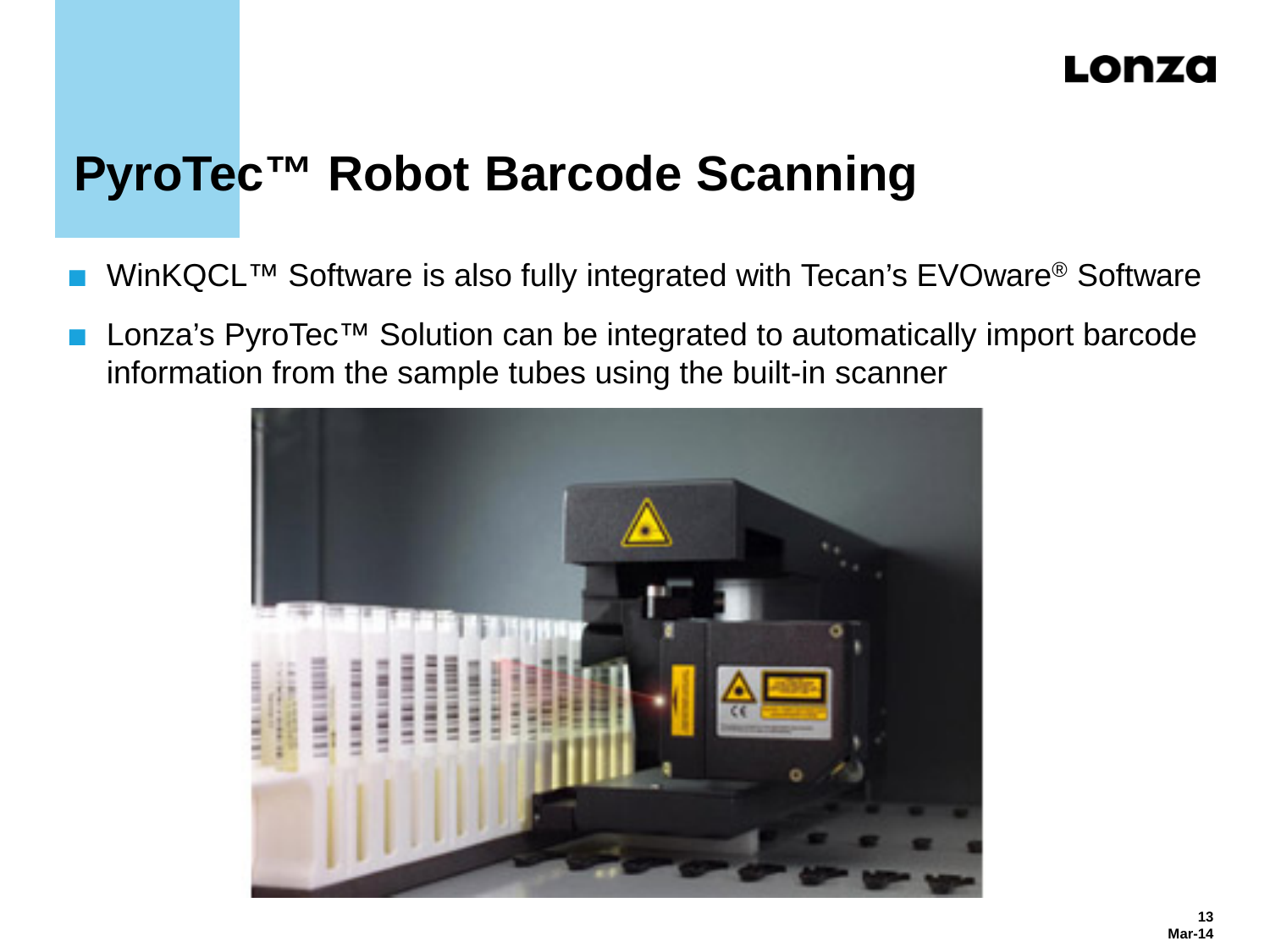### Lonzo

# **Agenda**

#### ■ Part 1: Money-saving and Time-saving features

- **Part 2: New security features which ensure compliance to 21** CFR Part 11 and internal security policies
- Part 3: How to effectively use the trending feature to support OOS/OOT investigations
- **n** Questions and Answers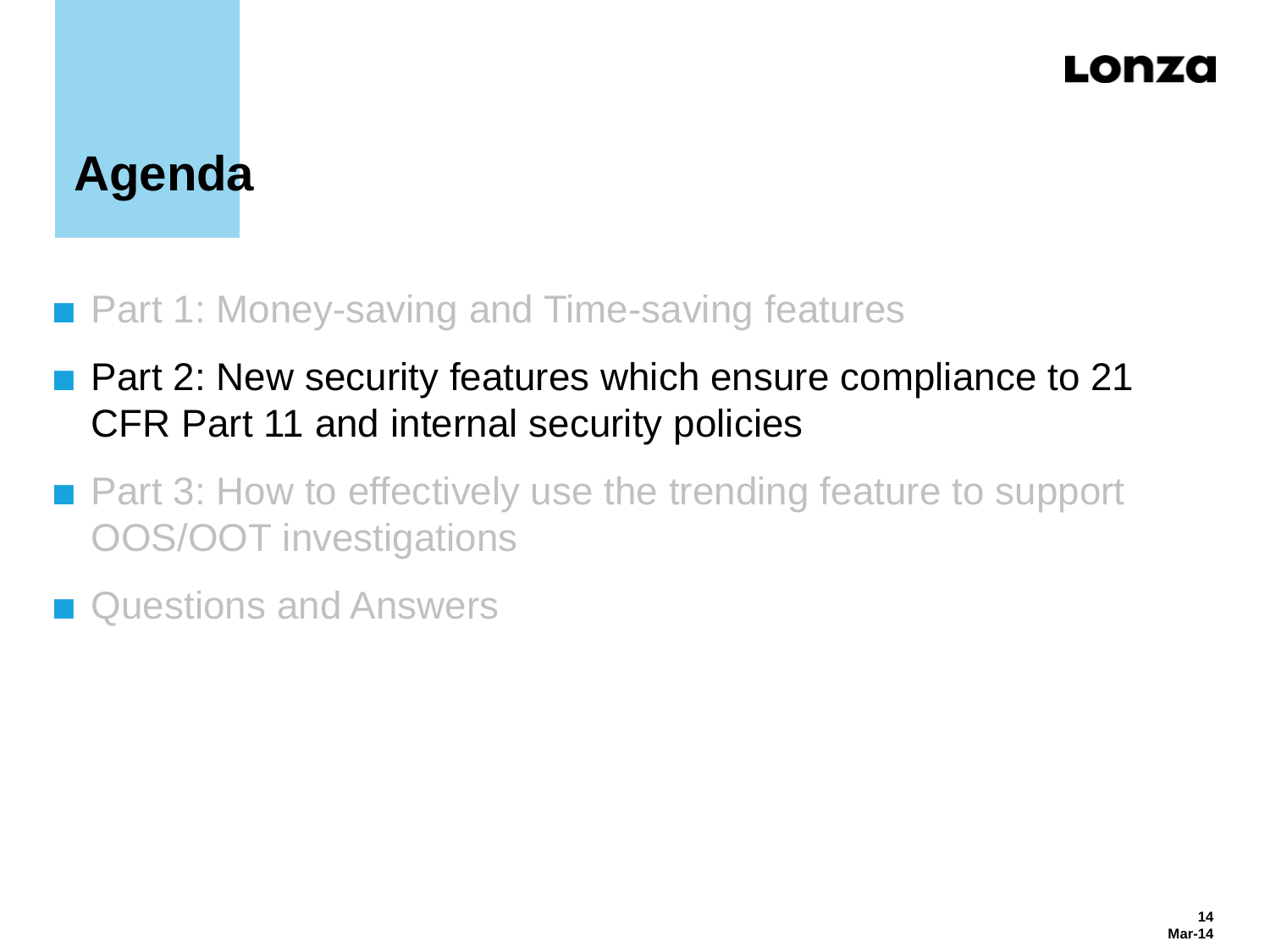# **Part 2: New Security Features**

- Problem:
	- Software must comply with regulatory, industry, and company security requirements
	- Software must still be flexible and easy to use
- Solutions:
	- WinKQCL™ 5 Software introduces many new security enhancements which improve both compliance and ease-of-use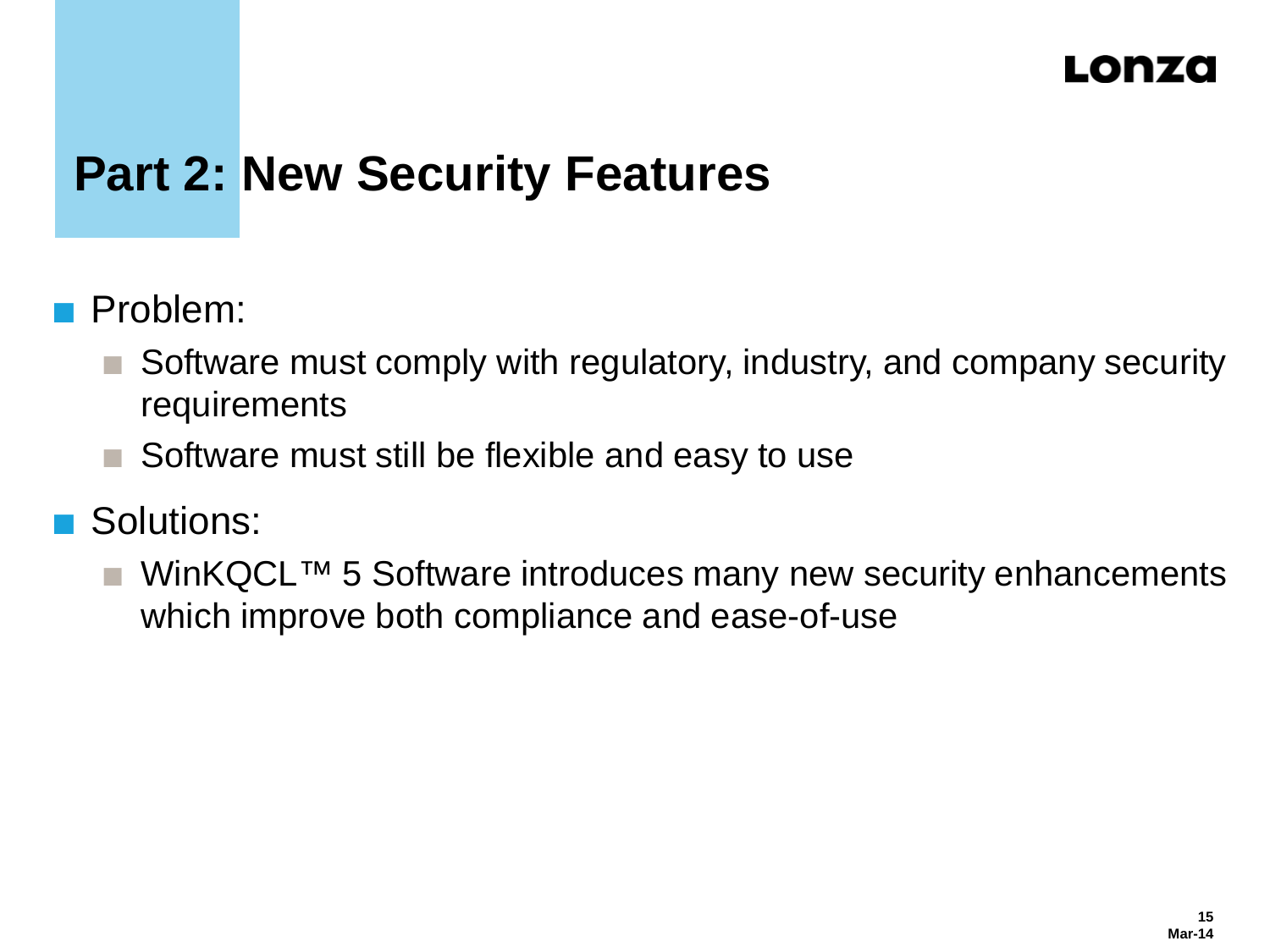### Lonzo

# **New Security Features**

- WinKQCL<sup>™</sup> Software continues to meet the technical requirements for 21 CFR Part 11 and support the European Annex 11 guidance
- **New features enable flexibility and easier adherence**
- WinKQCL™ 5 Software and higher now support:
	- IT initiatives to secure all data under one central database and segregate data into laboratory workgroups
	- Restriction of user access to individual laboratory workgroup data
	- The use of your Windows® password
	- Activity timer settings to allow WinKQCL™ Software to match company policies
	- Flexible, user-specific access rights configuration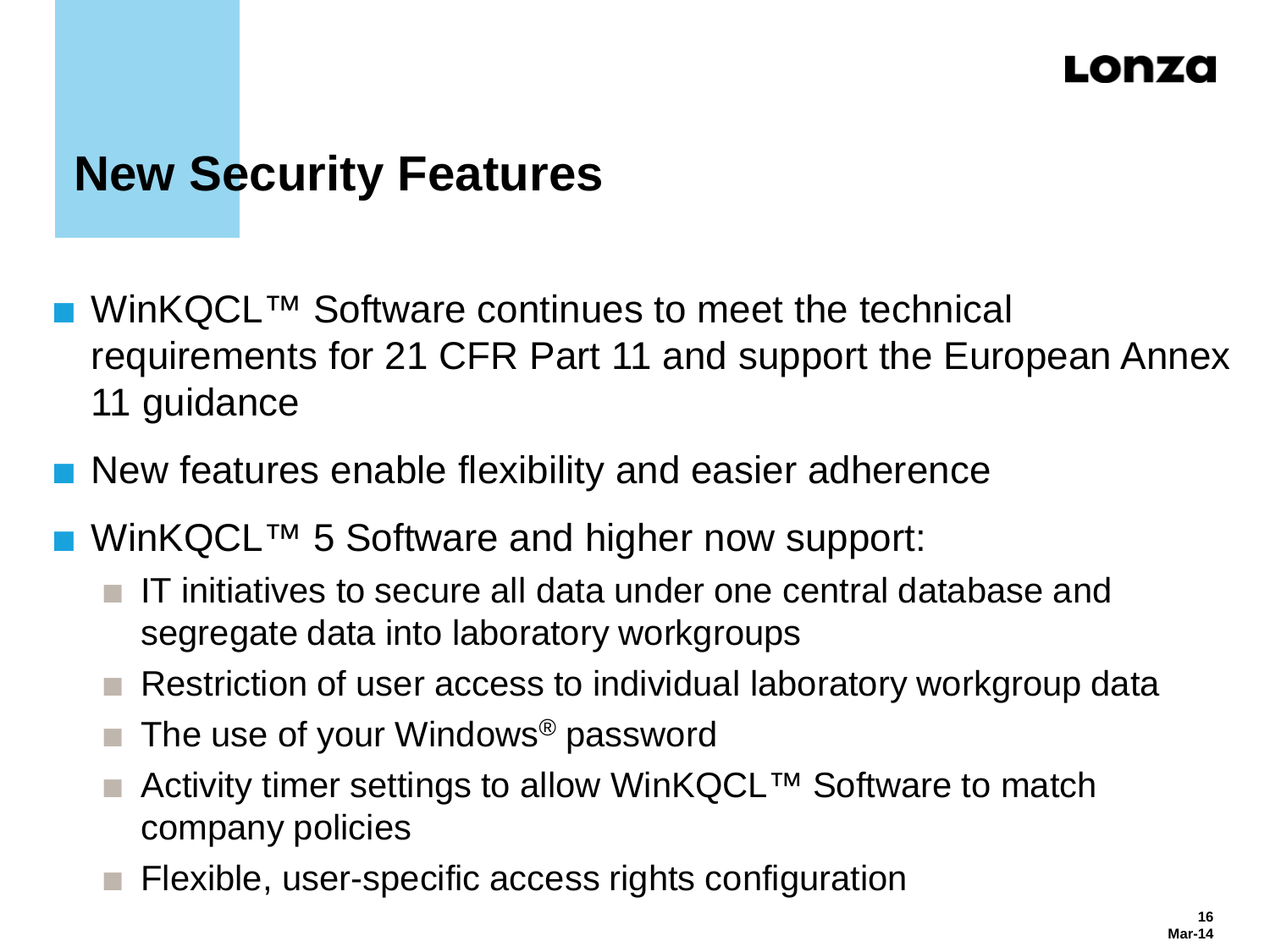# **New Security Features – Data Security**

#### Data Storage:

- Endotoxin data is GMP data!
- Do not store it on your laboratory computer!
- If you are storing your data on a laboratory computer and not backing it up daily, have your IT department contact scientific support, we can assist in securing your data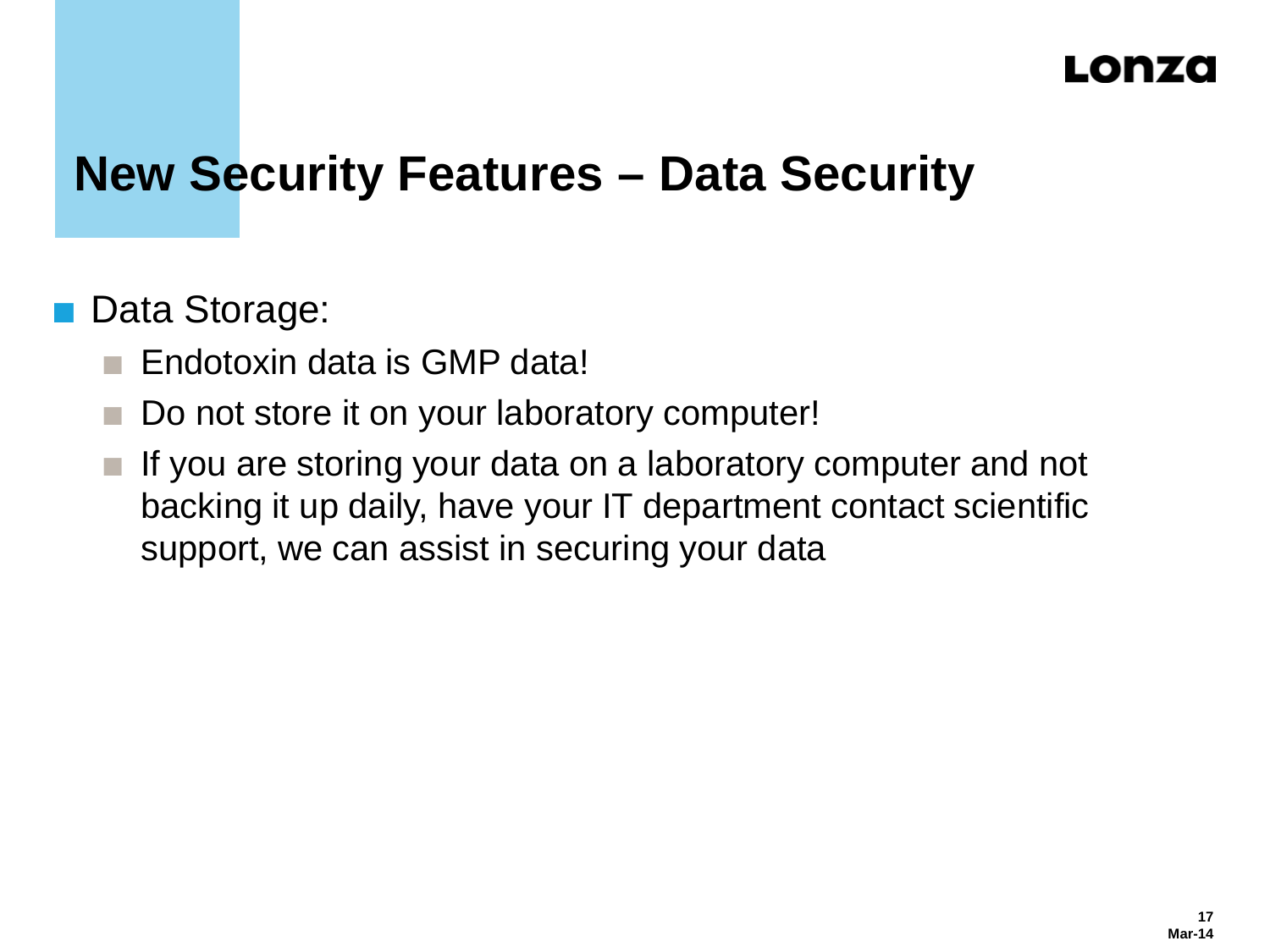# **New Security Features – Data Security**

- Lonza has supported a true client-server network since 2004
- Starting with WinKQCL™ 5 Software, data can be centralized and shared across sites, even if these sites are in different countries
- Steps to securing your data:
	- Work with IT to identify an existing database server that can be used



- WinKQCL™ Software has tools that can import and merge existing data
- Install the client software on all lab and office computers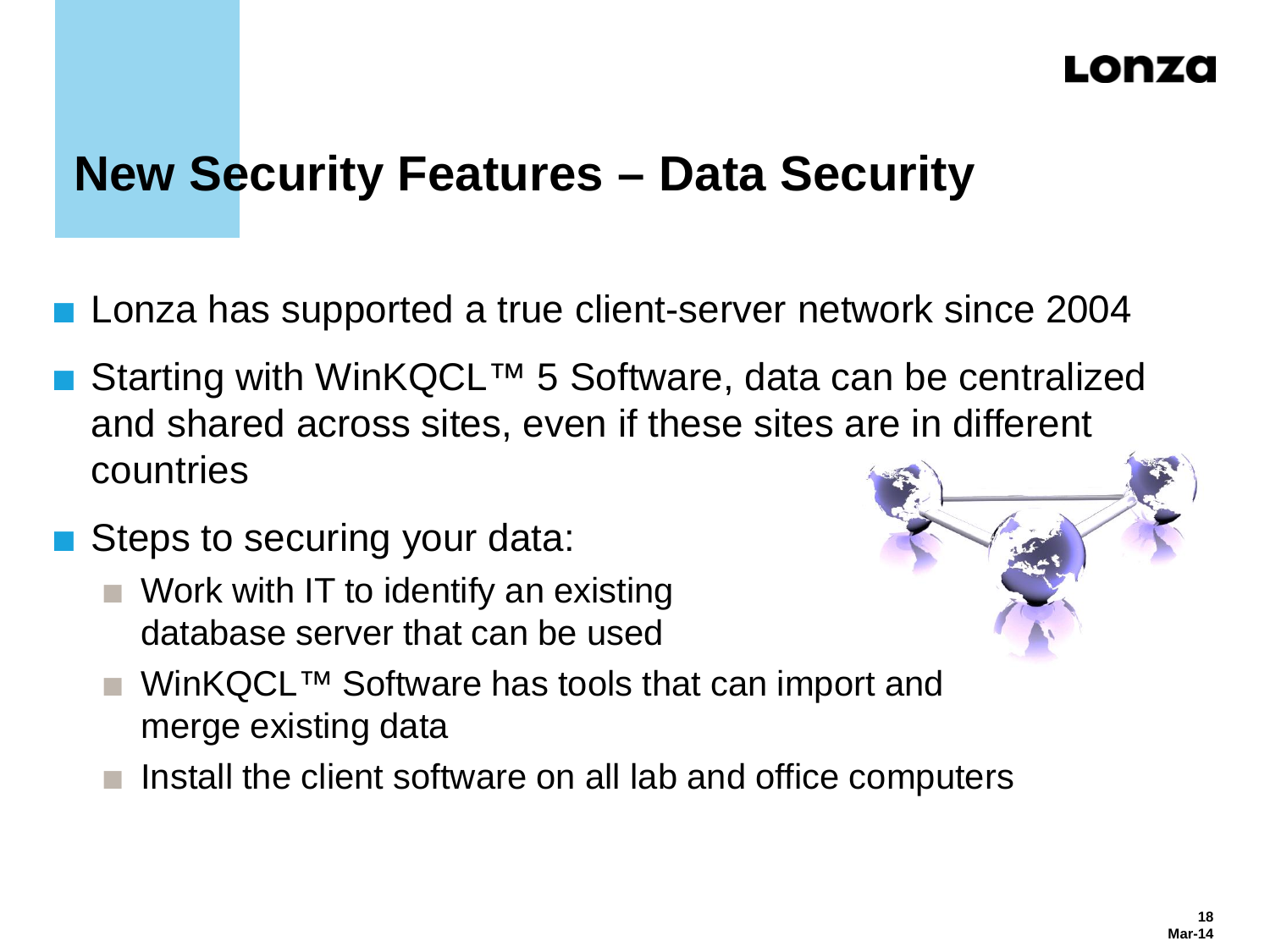# **New Security Features – Passwords**

 Never forget your password again! Starting with WinKQCL™ 5 Software, you can use the same password you use to log in to Windows®

| <b>Editing User: ANALYST</b>                       |                                                                                | x |  |  |  |  |  |  |  |  |  |
|----------------------------------------------------|--------------------------------------------------------------------------------|---|--|--|--|--|--|--|--|--|--|
| <b>User Details</b><br>Permissions                 | Password<br>Status<br>Workgroup                                                |   |  |  |  |  |  |  |  |  |  |
|                                                    | Please enter the user's signature, which will appear at the bottom of reports. |   |  |  |  |  |  |  |  |  |  |
| User ID:                                           | <b>BJONES</b>                                                                  |   |  |  |  |  |  |  |  |  |  |
| Name:                                              | <b>Bob Jones</b>                                                               |   |  |  |  |  |  |  |  |  |  |
| Signature Text:                                    | Bob W. Jones                                                                   |   |  |  |  |  |  |  |  |  |  |
| <b>Scanned Signature</b>                           |                                                                                |   |  |  |  |  |  |  |  |  |  |
|                                                    | Clear<br>Load Signature                                                        |   |  |  |  |  |  |  |  |  |  |
| Uses Active Directory Authentication               |                                                                                |   |  |  |  |  |  |  |  |  |  |
| Domain Name:<br><b>DOMAIN</b><br><b>Check Name</b> |                                                                                |   |  |  |  |  |  |  |  |  |  |
| Print<br>Cancel<br>Save                            |                                                                                |   |  |  |  |  |  |  |  |  |  |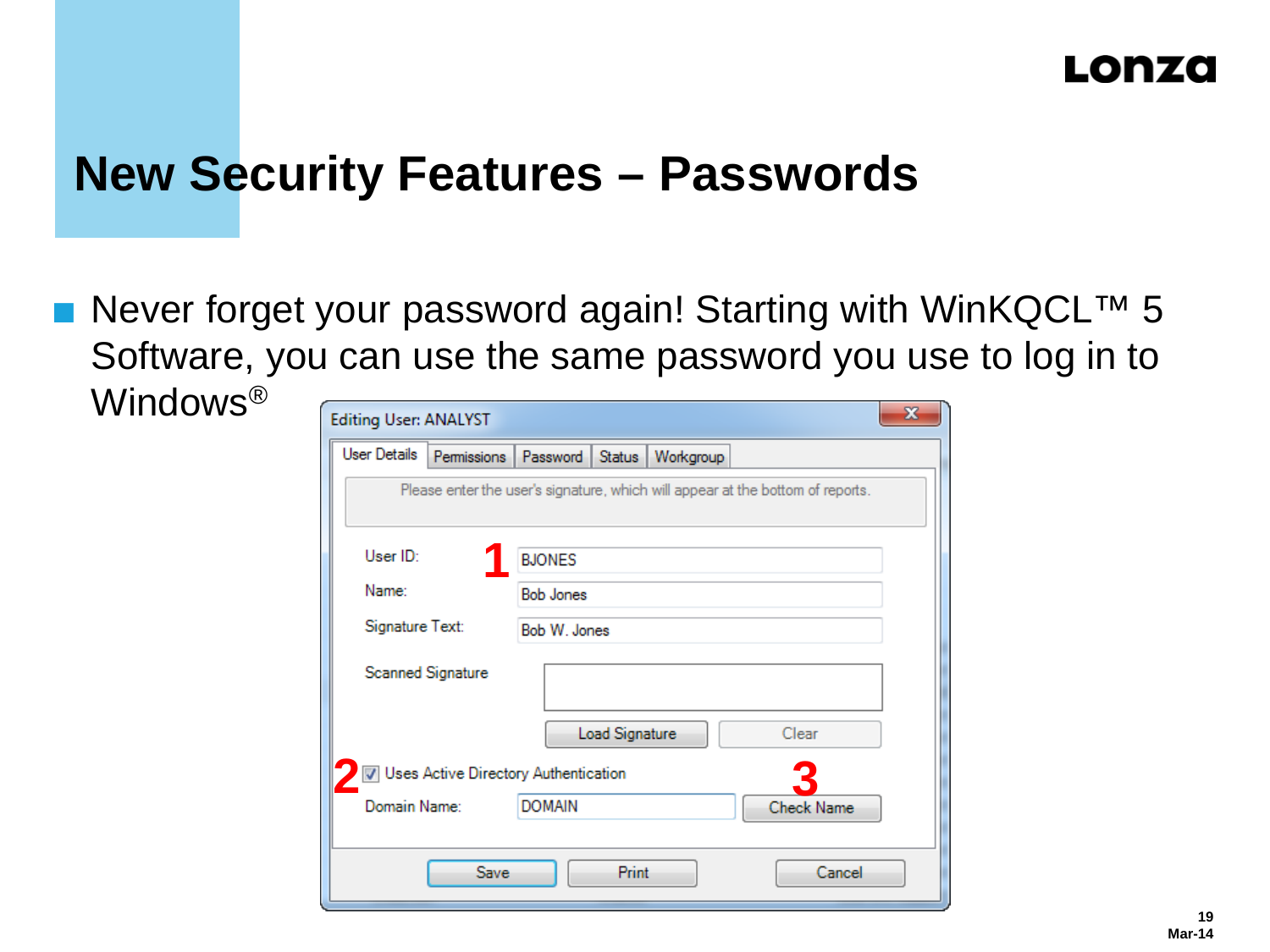# **New Security Features – Password Rules**

- Set the WinKQCL<sup>™</sup> Software password rules to match company policy:
	- $\blacksquare$  Set the inactivity timer
	- Enable/disable active directory "single sign-on" (SSO) feature. SSO allows WinKQCL™ Software to automatically log you in with the password you used to log in to Windows®.
	- When applying e-signatures and cancelling tests, the **WinKQCL™ Software will always require passwords**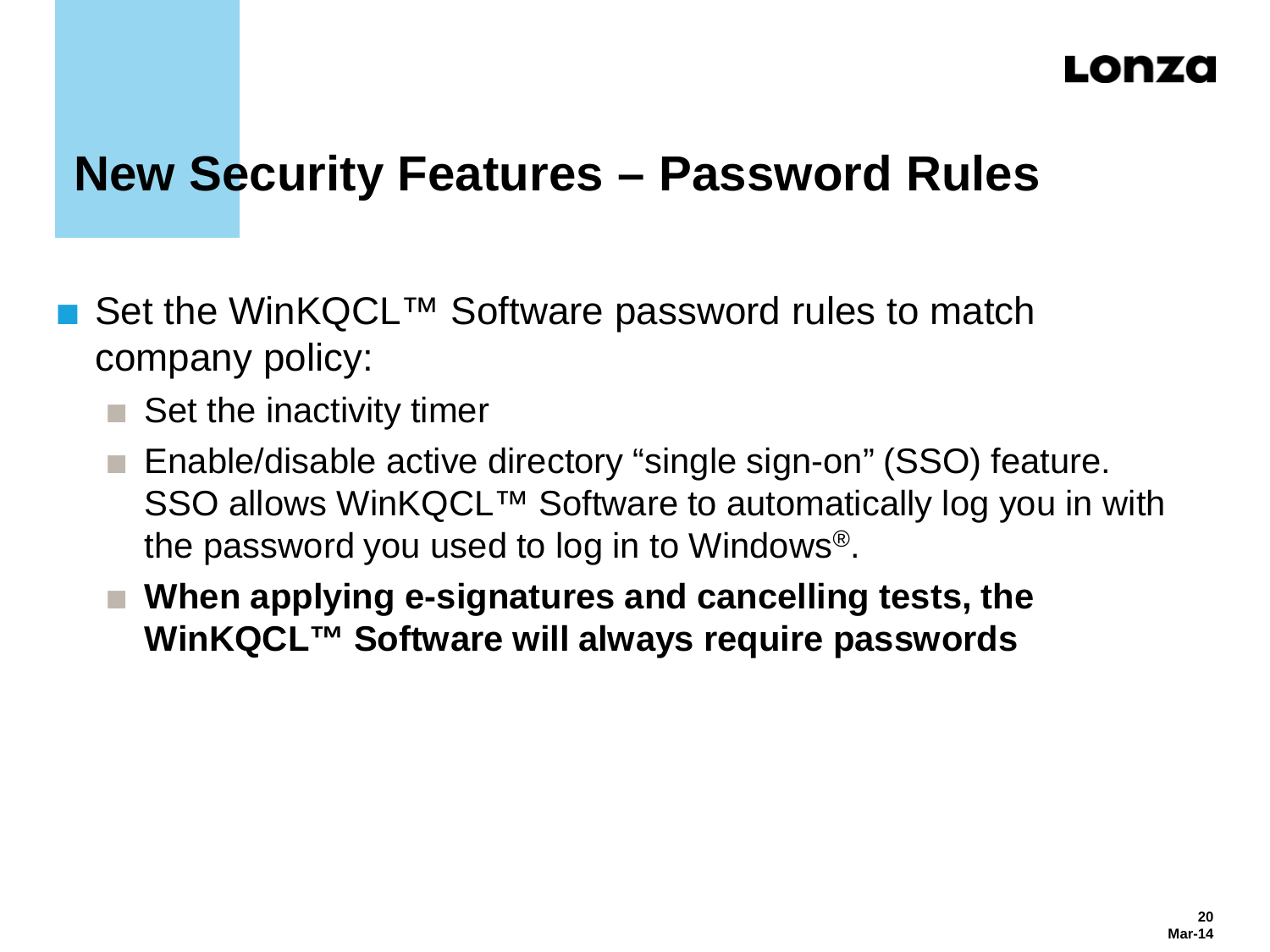## **New Security Features – User Access**

WinKQCL™ 5 Software adds user access flexibility:

- **Per 21 CFR Part 11, assign access according to the user's** training/role in the company
- Use these features to restrict access of non-QC or less experienced QC personnel or increase it for experienced personnel/managers
- Allow/restrict access to specific workgroups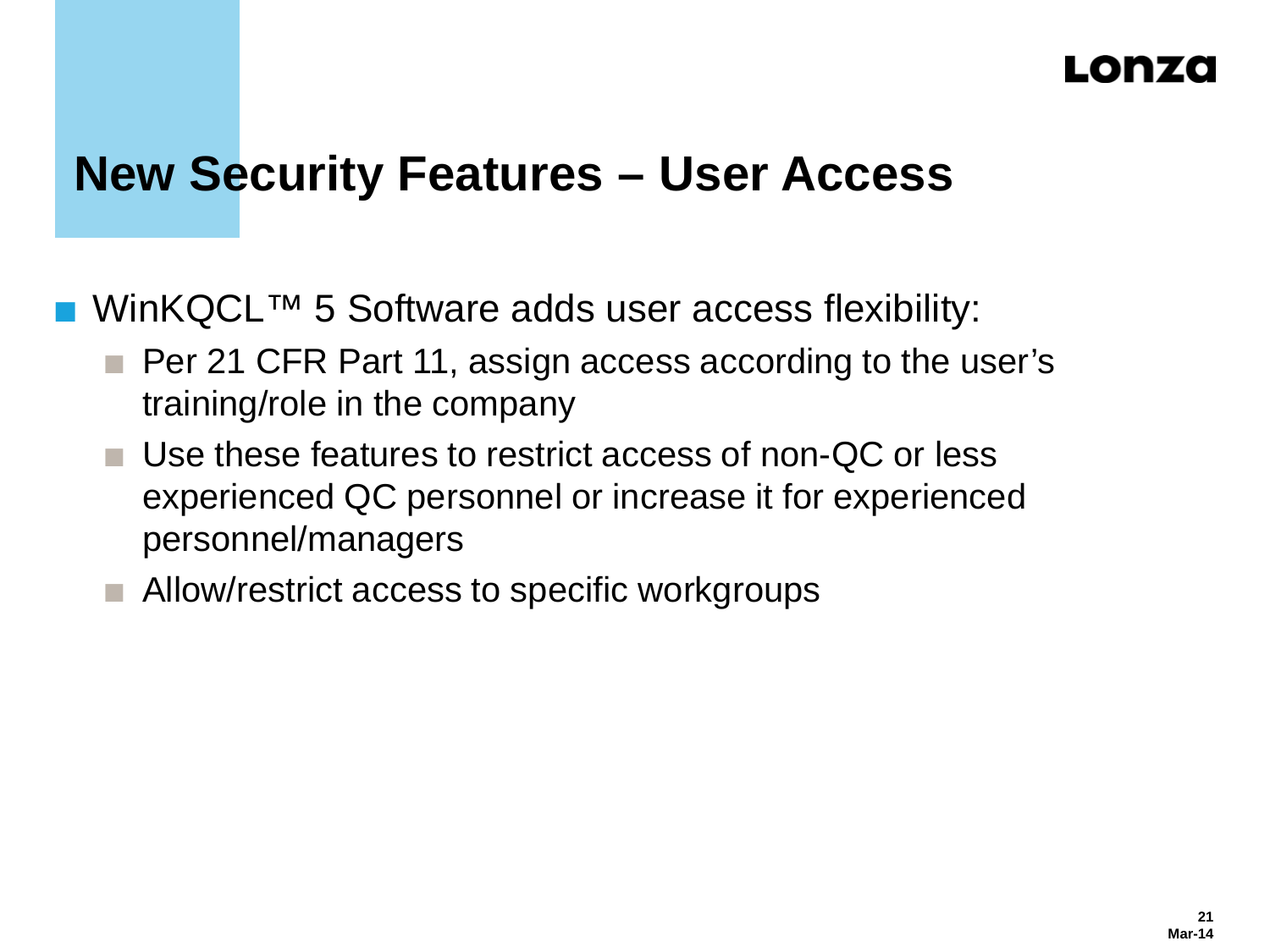### Lonzo

# **Agenda**

- Part 1: WinKQCL<sup>™</sup> Money/Time saving software features
- Part 2: New security features which ensure compliance to 21 CFR Part 11 and internal security policies
- **Part 3: How to effectively use the trending feature to support** OOS/OOT investigations
- **n** Questions and Answers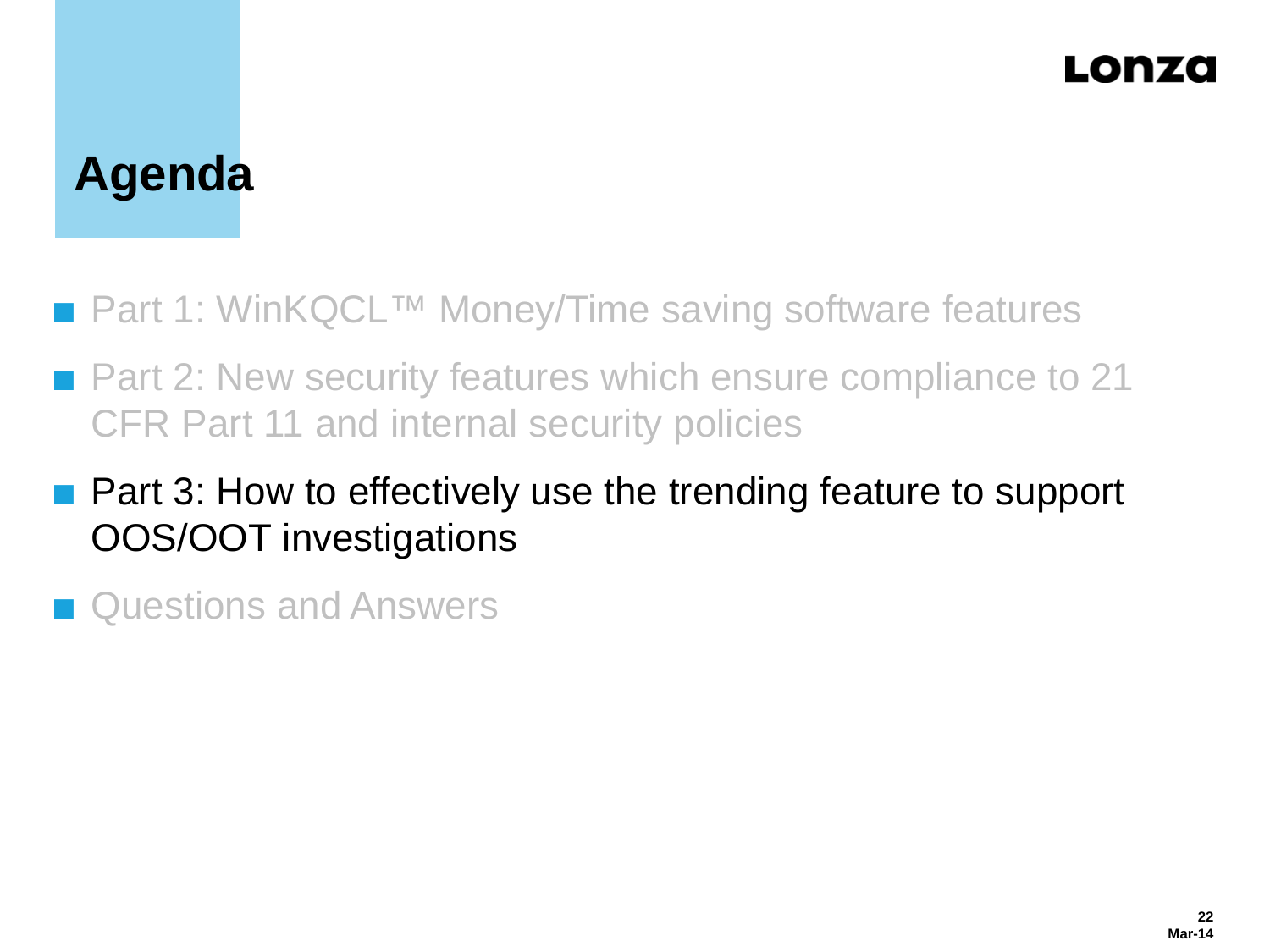# **Part 3: How to Effectively Use Trending**

- **Problem:** 
	- Customers need an easy way to review and monitor data
- **Solutions:** 
	- WinKQCL<sup>™</sup> 4 Software and higher introduce a new generation of integrated trending and data analysis capability
	- WinKQCL™ 5 Software adds additional standards data analysis capability
	- $\blacksquare$  How to use trending...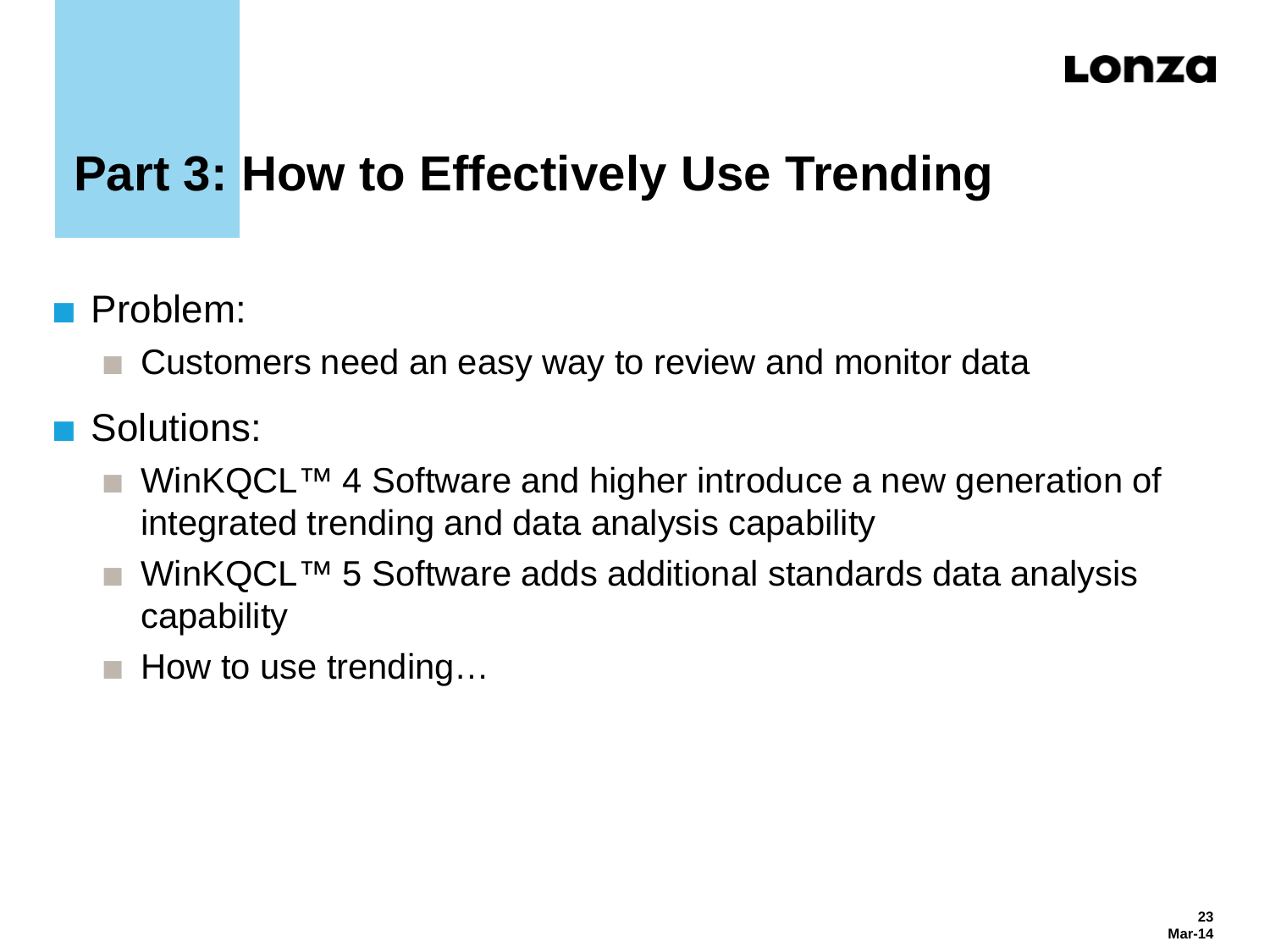# **How to Effectively Use Trending**

- First, and most importantly, users in the lab must get into the habit of inputting all data consistently and accurately
- Examples of inconsistent data:
	- Water ≠ WFI ≠ Water for Injection
	- P20 Pipette ≠ 20ul Pipette
- **Examples of poorly entered data:** 
	- "0.9% Sodium Chloride Injection 26MAR2014"
	- "Eppendorf® 20ul Pipetter"
	- Data elements need to be separated into appropriate fields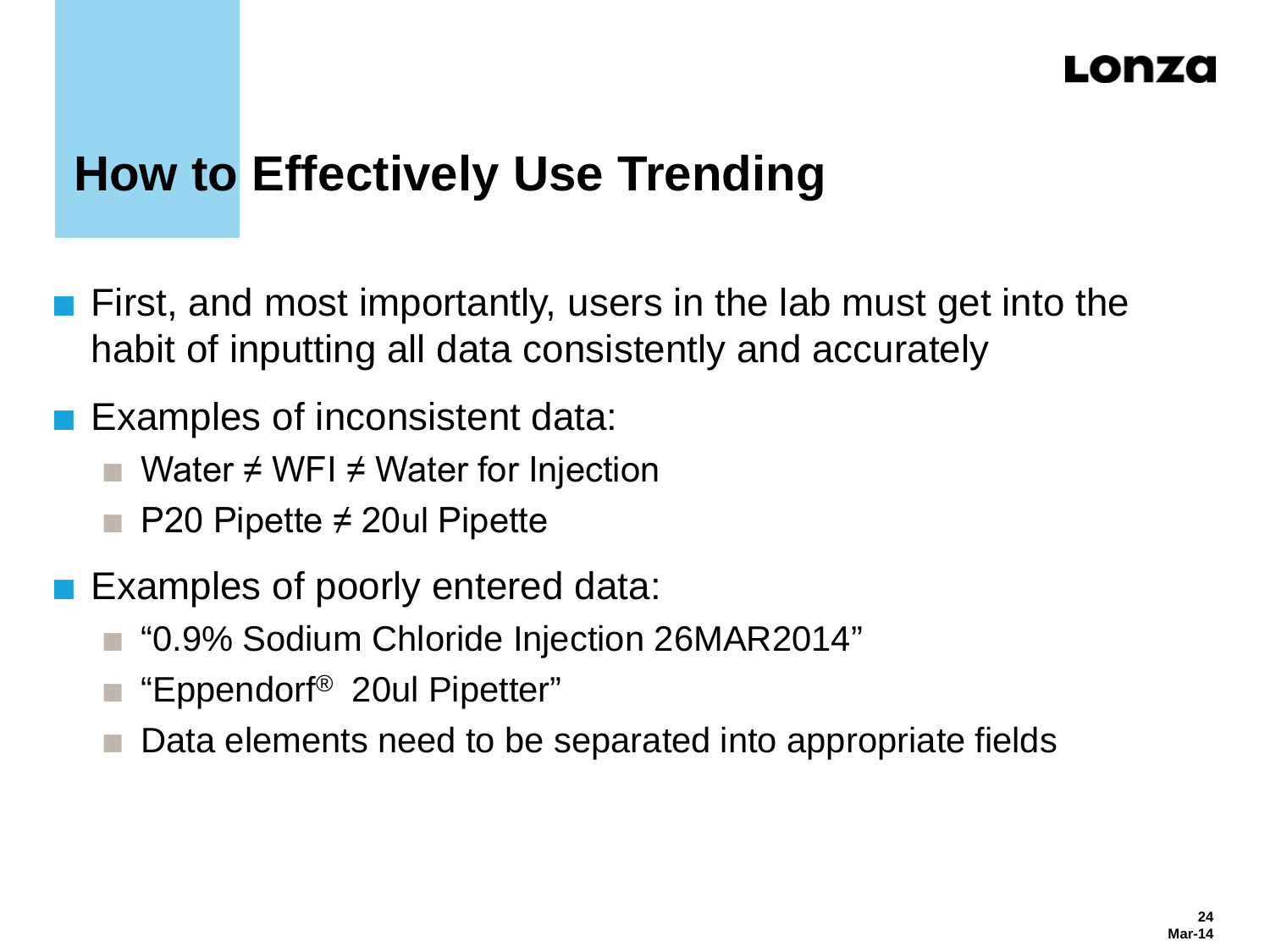# **Maintaining Products Lists**

■ Break each piece of information about the test article into separate fields

| <b>Edit Product</b>                              |  |                          |              |            |  |  |  |  |  |
|--------------------------------------------------|--|--------------------------|--------------|------------|--|--|--|--|--|
| <b>Product Name</b>                              |  | Water For Injection      |              |            |  |  |  |  |  |
| Lot Number                                       |  | Loop 1                   | Product Id   | Drop ID 01 |  |  |  |  |  |
| Endotoxin Concentration per:                     |  | ml<br>۰                  | Sample Count |            |  |  |  |  |  |
| <b>Release Limit</b>                             |  | 0.250<br>Z.<br>۰.        |              |            |  |  |  |  |  |
| PPC.                                             |  | 0.5<br>Yes:<br>۰.        |              |            |  |  |  |  |  |
|                                                  |  | Allow multiple dilutions |              |            |  |  |  |  |  |
| <b>Dilution</b>                                  |  | 1                        |              |            |  |  |  |  |  |
| Comment                                          |  |                          |              |            |  |  |  |  |  |
| Workgroup                                        |  | QC Micro Lab<br>▼        |              |            |  |  |  |  |  |
| <b>Calculator</b><br>Help<br>Cancel<br><b>OK</b> |  |                          |              |            |  |  |  |  |  |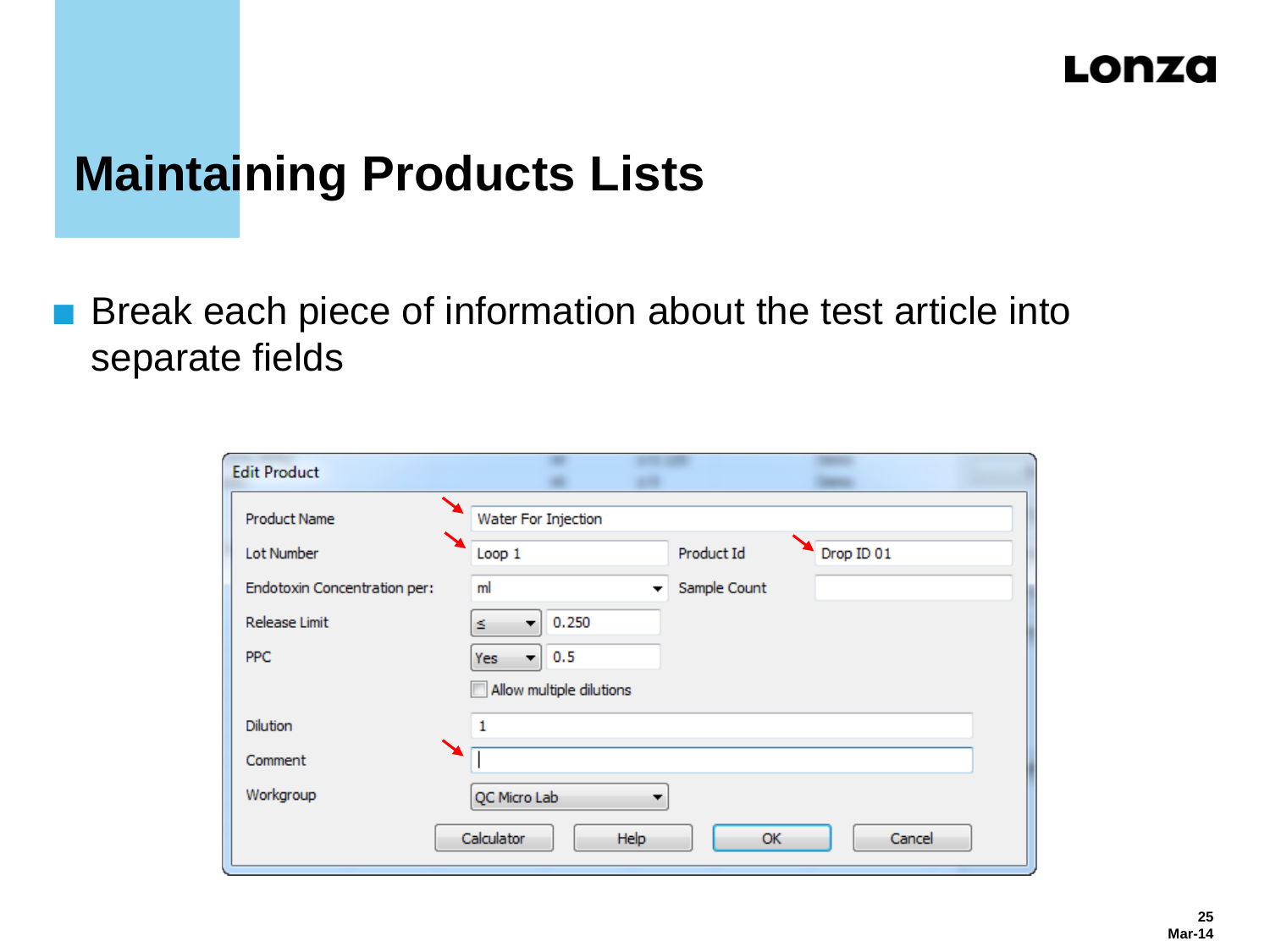# **Maintaining Products Lists**

■ Create and maintain a reference list of regularly tested products to allow for fast and consistent data entry and retrieval

| $\mathbf{x}$<br>Products (Records: 5)      |                             |                          |                          |                              |                   |                              |                    |  |
|--------------------------------------------|-----------------------------|--------------------------|--------------------------|------------------------------|-------------------|------------------------------|--------------------|--|
| Product Search                             |                             |                          | Allow multiple dilutions |                              |                   | Apply<br>Reset               |                    |  |
| ×<br><b>Product Name</b>                   | Lot No.                     | Product ID               | Conc. per                | Rel. limit                   | Dil./Conc.        | Workgroup                    | <b>New</b>         |  |
| Water For Injection<br>Water For Injection | Loop 1<br>Loop 1            | Drop ID 01<br>Drop ID 02 | ml<br>ml                 | $\leq 0.250$<br>$\leq 0.250$ | $\mathbf{1}$<br>1 | QC Micro Lab<br>QC Micro Lab | Edit               |  |
| Water For Injection<br>Water For Injection | Loop 1<br>Loop <sub>2</sub> | Drop ID 03<br>Drop ID 04 | ml<br>ml                 | $\leq 0.250$<br>$\leq 0.250$ | 1<br>1            | QC Micro Lab<br>QC Micro Lab | <b>USP Listing</b> |  |
| Water For Injection                        | Lopp 2                      | Drop ID 05               | ml                       | $\leq 0.250$                 | 1                 | QC Micro Lab                 | <b>Delete</b>      |  |
|                                            |                             |                          |                          |                              |                   |                              | <b>Print</b>       |  |
|                                            |                             |                          |                          |                              |                   |                              | View Only          |  |
|                                            |                             |                          |                          |                              |                   |                              |                    |  |
|                                            |                             |                          |                          |                              |                   |                              |                    |  |
|                                            |                             |                          |                          |                              |                   |                              |                    |  |
|                                            |                             |                          |                          |                              |                   |                              | Refresh            |  |
|                                            |                             |                          |                          |                              |                   |                              |                    |  |
|                                            |                             |                          |                          |                              |                   |                              |                    |  |
|                                            |                             |                          |                          |                              |                   |                              |                    |  |
|                                            |                             |                          |                          |                              |                   |                              |                    |  |
|                                            |                             |                          |                          |                              |                   |                              | Close              |  |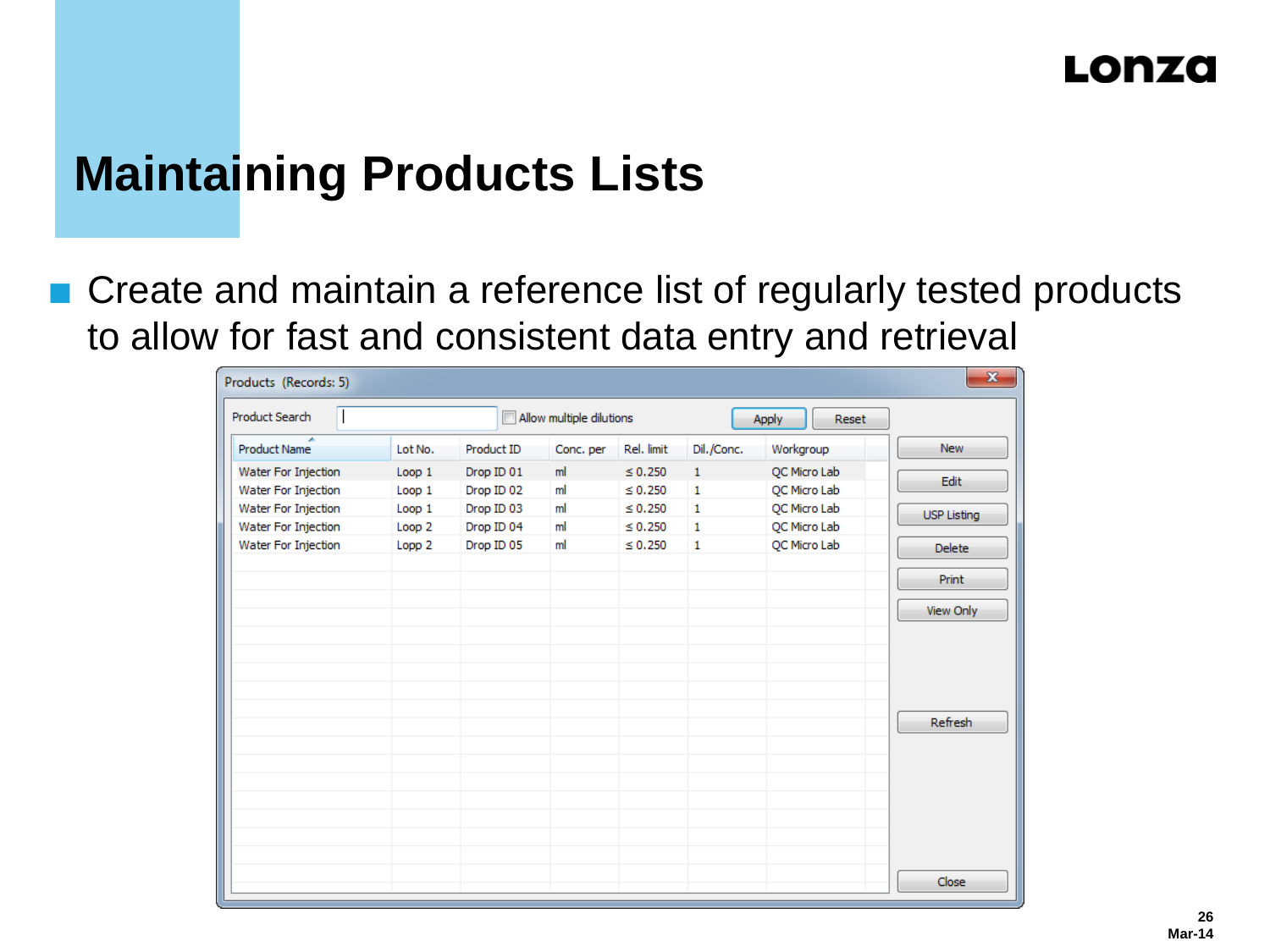# **Maintaining Your Accessories**

- Just like with products, it is important to associate an accurate and consistent list of accessories used with each test to allow for effective trending and investigations
- WinKQCL™ Software allows maintenance of a global list of accessories used for each laboratory
- Each user can create their own default list from this global list to save time when setting up their template
- $\blacksquare$  It is possible to assign a calibration technician or a specific analyst with the responsibility of maintaining this list, while locking out all other users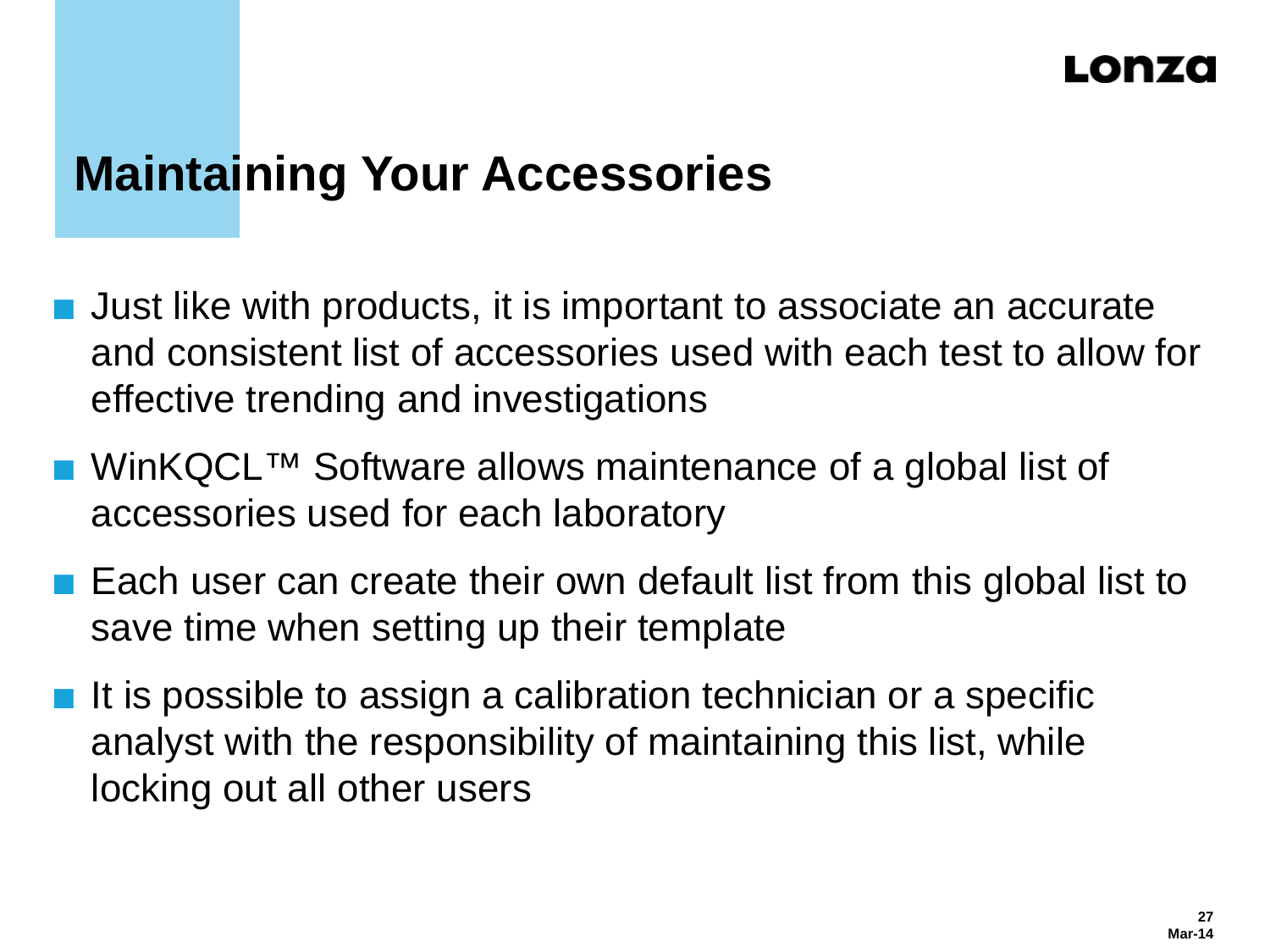# **Using Trending**

- Once you have started collecting data consistently, it is just a matter of determining what you want to see and selecting the matching qualifiers
- WinKQCL™ Software allows selection of any data associated with the test, including the following:
	- General endotoxin test data, including the date range, analysts, reader serial numbers, workgroups, reagent lot numbers, and more.
	- All Product and Accessory data
	- Standard curve parameter data and raw data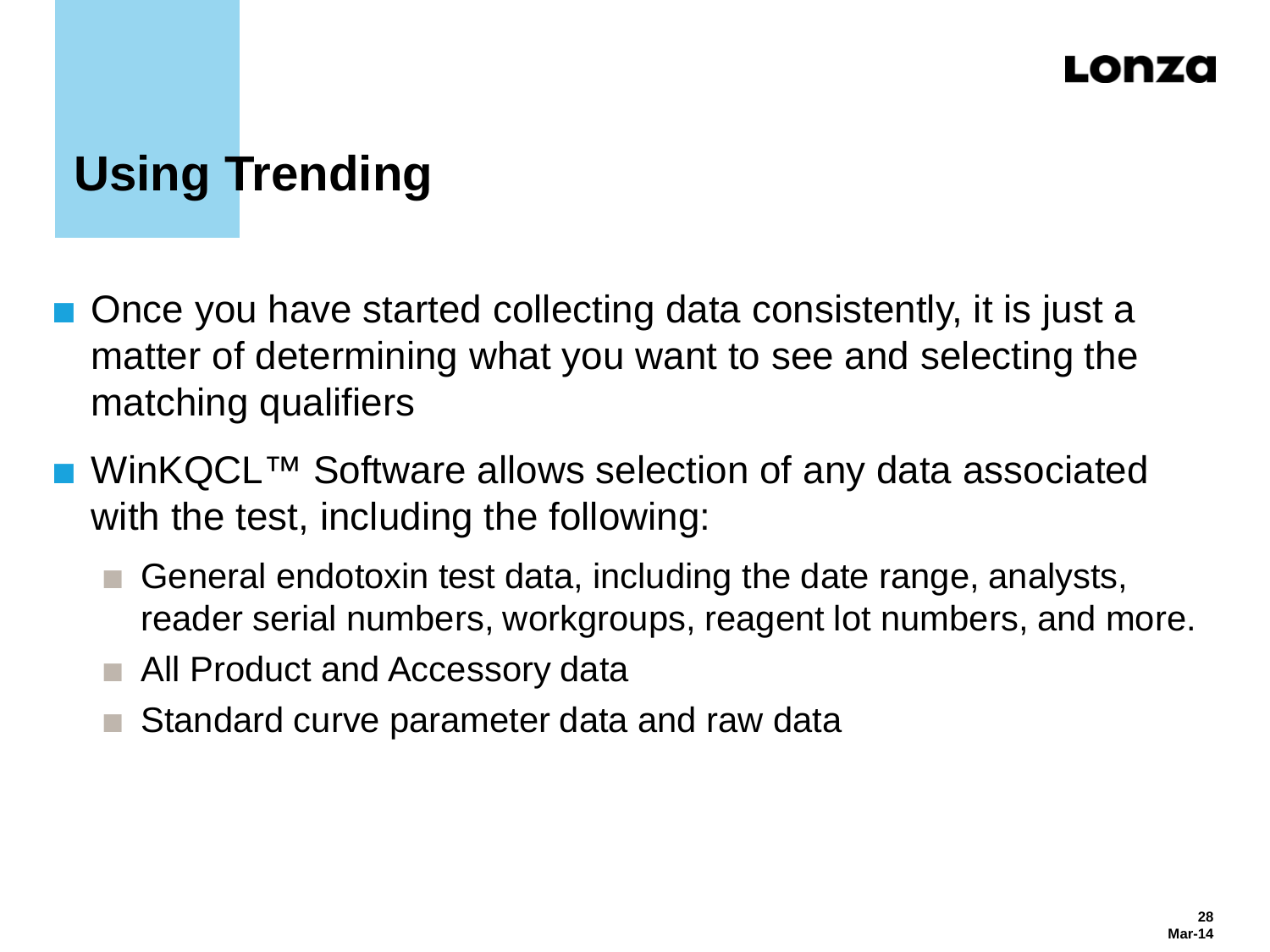# **Using Trending**

- **User can query** based on any number of **Qualifiers**
- One window shows query, results table, and graph.
- Ability to mask outliers

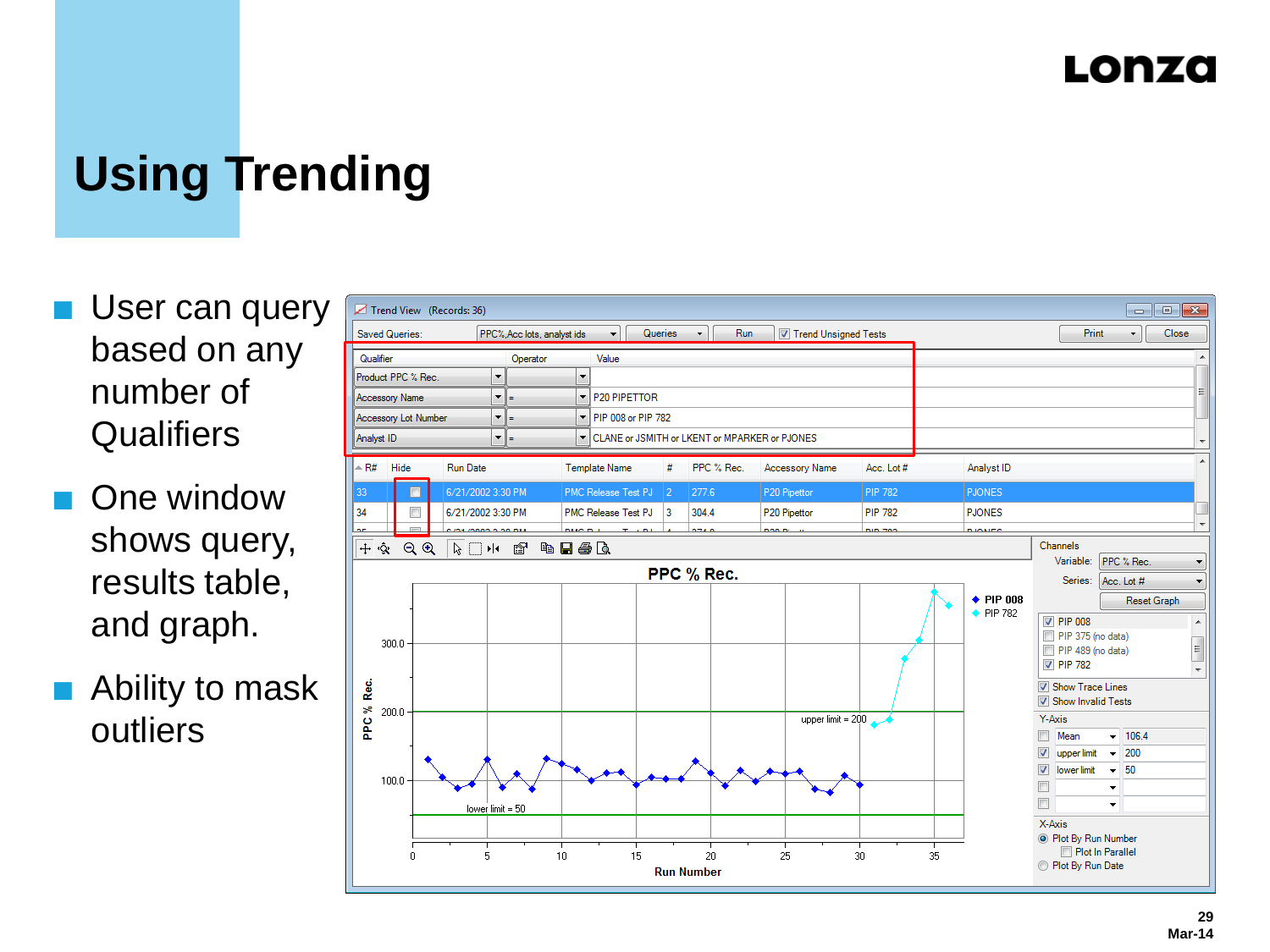# **Using Trending**

- Examples of questions you may wish to answer using the trending feature:
	- Does my water loop show an increase in endotoxin over time?
	- Does any specific drop show positive results more often than another, and if so, at what frequency?
	- $\blacksquare$  Is the % PPC Recovery on my product consistent from lot to lot? Do I see a trend that should be investigated, before a failure occurs?
	- I am using a new accessory, reader, or analyst in my lab, let me compare performance of one vs. another using quality indicators, such as %CV, R-Value, or blank/low standard separation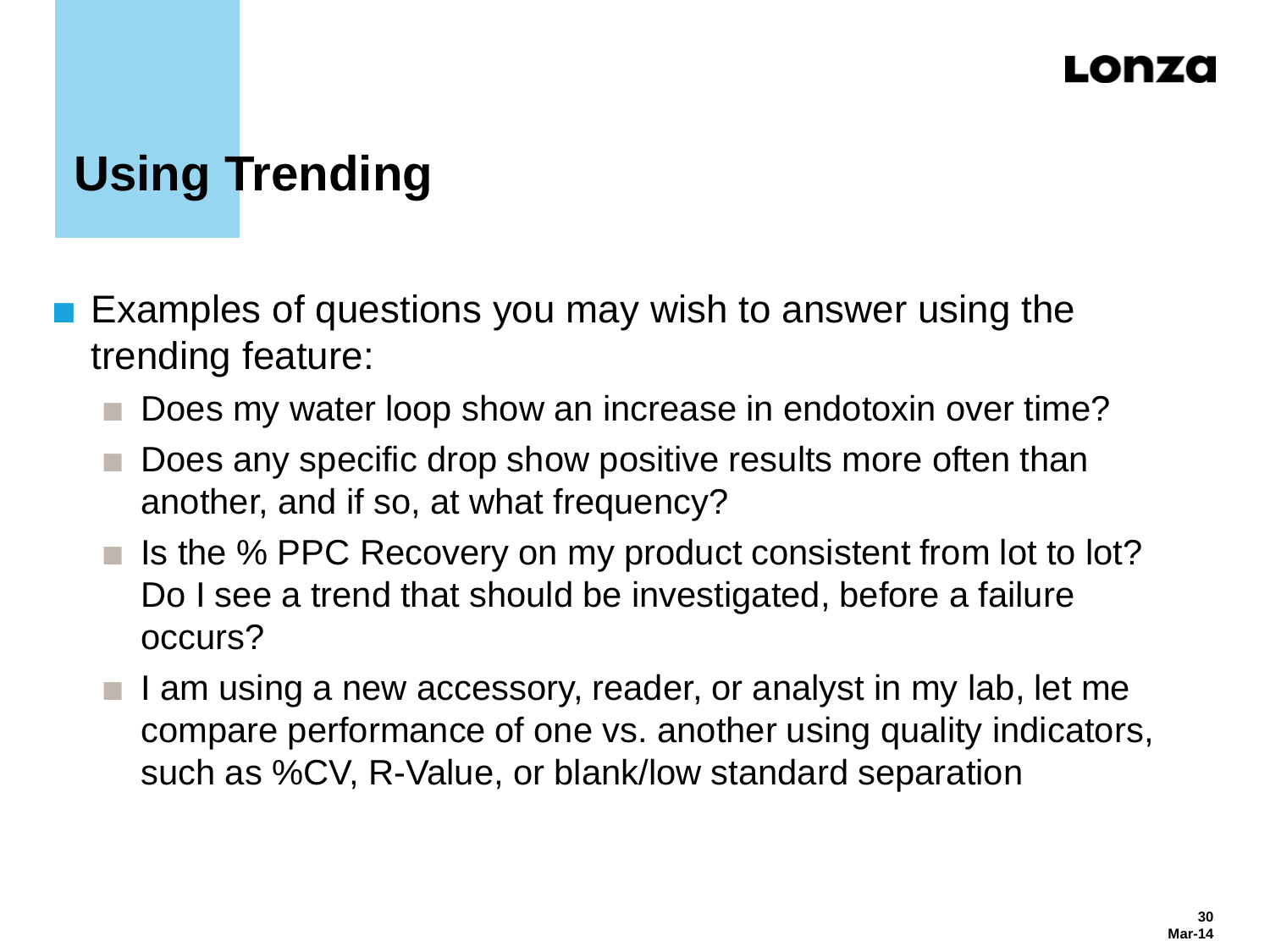# **Agenda**

- Part 1: Money-saving and Time-saving features
- Part 2: New security features which ensure compliance to 21 CFR Part 11 and internal security policies
- Part 3: How to effectively use the trending feature to support OOS/OOT investigations
- **Questions and Answers**